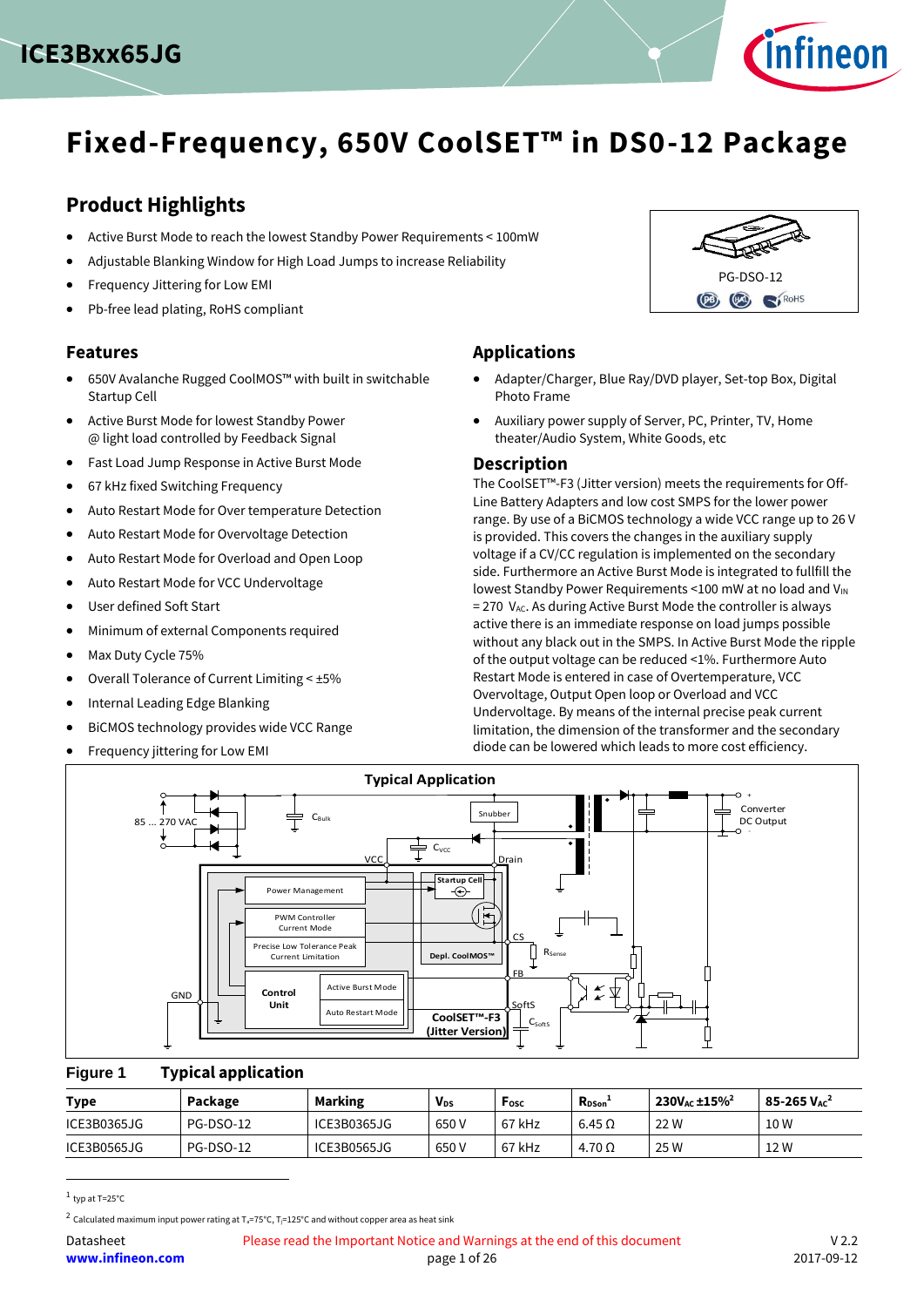

### **Table of contents**

### <span id="page-1-0"></span>**Table of contents**

| 1                       |  |
|-------------------------|--|
| $\overline{2}$          |  |
| 3                       |  |
| 3.1                     |  |
| 3.2                     |  |
| 3.3                     |  |
| 3.4                     |  |
| 3.4.1                   |  |
| 3.4.2                   |  |
| 3.4.3                   |  |
| 3.5                     |  |
| 3.5.1                   |  |
| 3.5.2                   |  |
| 3.6                     |  |
| 3.6.1                   |  |
| 3.6.2                   |  |
| 3.6.2.1                 |  |
| 3.6.2.2                 |  |
| 3.6.2.3                 |  |
| 3.6.3                   |  |
| 3.6.3.1                 |  |
| 3.6.3.2                 |  |
| 4                       |  |
| 4.1                     |  |
| 4.2                     |  |
| 4.3                     |  |
| 4.3.1                   |  |
| 4.3.2                   |  |
| 4.3.3                   |  |
| 4.3.4                   |  |
| 4.3.5                   |  |
| 4.3.6                   |  |
| 5                       |  |
| 6                       |  |
| $\overline{\mathbf{r}}$ |  |
|                         |  |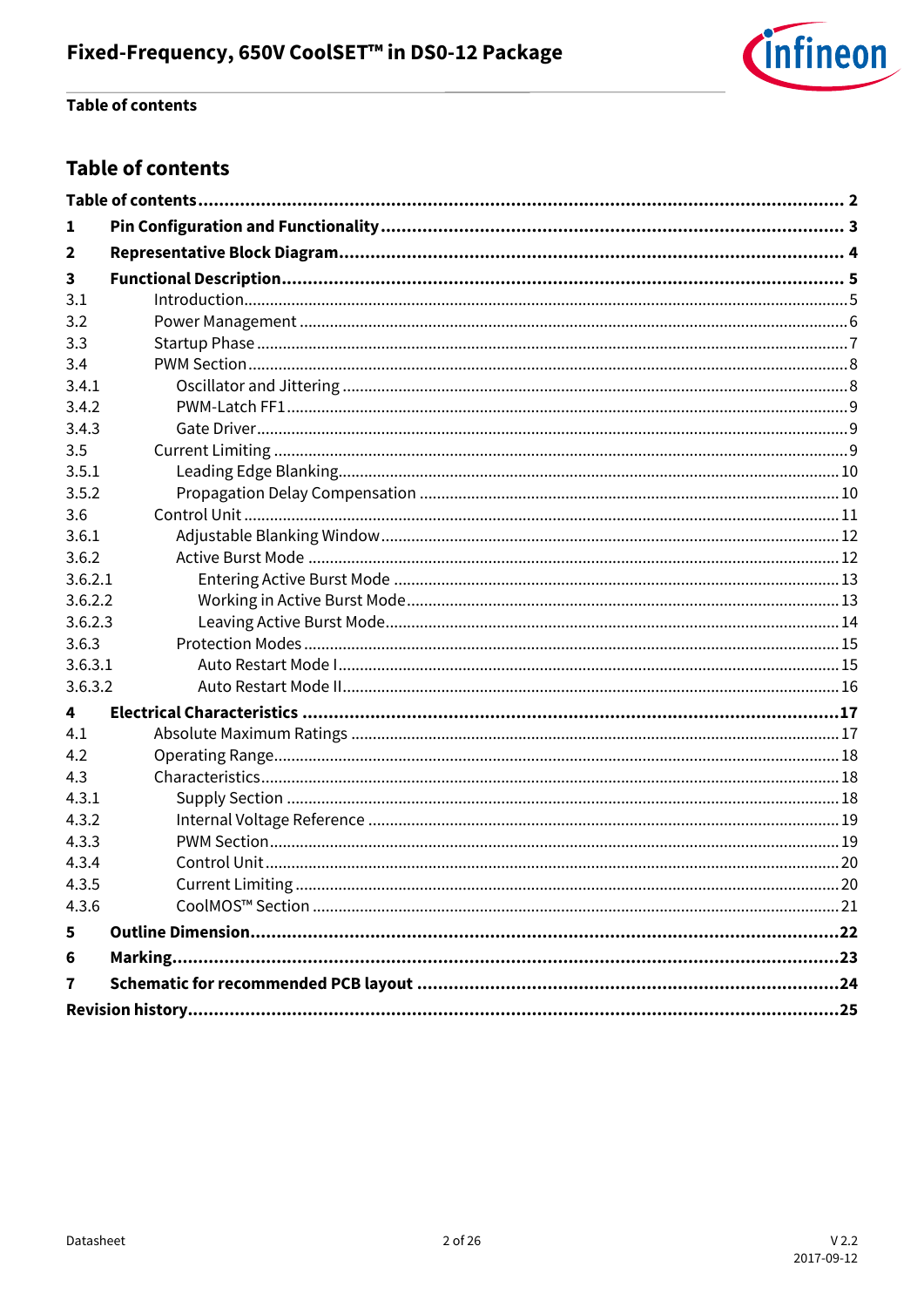

**Pin Configuration and Functionality**

# <span id="page-2-0"></span>**1 Pin Configuration and Functionality**

| Table 1    |               | <b>Pin definitions and functions</b>                                                                                                                                                                                                                                                                                                                                                                                                                               |
|------------|---------------|--------------------------------------------------------------------------------------------------------------------------------------------------------------------------------------------------------------------------------------------------------------------------------------------------------------------------------------------------------------------------------------------------------------------------------------------------------------------|
| Pin        | <b>Symbol</b> | <b>Function</b>                                                                                                                                                                                                                                                                                                                                                                                                                                                    |
| 1, 9, 10   | N.C           | <b>Not Connected</b>                                                                                                                                                                                                                                                                                                                                                                                                                                               |
| 2          | SoftS         | Soft-Start (Soft Start, Auto Restart & Frequency Jittering Control)                                                                                                                                                                                                                                                                                                                                                                                                |
|            |               | The SoftS pin combines the function of Soft Start during Start Up and error detection for<br>Auto Restart Mode. These functions are implemented and can be adjusted by means of an<br>external capacitor at SoftS to ground. This capacitor also provides an adjustable blanking<br>window for high load jumps, before the IC enters into Auto Restart Mode. Furthermore this<br>pin is also used to control the period of frequency jittering during normal load. |
| 3          | <b>FB</b>     | FB (Feedback)                                                                                                                                                                                                                                                                                                                                                                                                                                                      |
|            |               | The information about the regulation is provided by the FB Pin to the internal                                                                                                                                                                                                                                                                                                                                                                                     |
|            |               | Protection Unit and to the internal PWM-Comparator to control the duty cycle. The FB-                                                                                                                                                                                                                                                                                                                                                                              |
|            |               | Signal controls in case of light load the Active Burst Mode of the controller.                                                                                                                                                                                                                                                                                                                                                                                     |
| 4          | CS            | <b>CS (Current Sense)</b>                                                                                                                                                                                                                                                                                                                                                                                                                                          |
|            |               | The Current Sense pin senses the voltage developed on the series resistor inserted in the<br>source of the integrated Depl-CoolMOS™. If CS reaches the internal threshold of the Current<br>Limit Comparator, the Driver output is immediately switched off. Furthermore the current<br>information is provided for the PWM-Comparator to realize the Current Mode.                                                                                                |
| 5, 6, 7, 8 | Drain         | Drain (Drain of 650 V <sup>1</sup> integrated CoolMOS™)                                                                                                                                                                                                                                                                                                                                                                                                            |
|            |               | Drain pins are connected to the Drain of integrated CoolMOS™.                                                                                                                                                                                                                                                                                                                                                                                                      |
| 11         | <b>VCC</b>    | <b>VCC (Power supply)</b>                                                                                                                                                                                                                                                                                                                                                                                                                                          |
|            |               | The VCC pin is the positive supply of the IC. The operating range is between 10.3 V and 26<br>V.                                                                                                                                                                                                                                                                                                                                                                   |
| 12         | <b>GND</b>    | <b>GND (Ground)</b>                                                                                                                                                                                                                                                                                                                                                                                                                                                |
|            |               | This is the common ground of the controller.                                                                                                                                                                                                                                                                                                                                                                                                                       |





 $\overline{\phantom{a}}$ 

 $1a$ t T<sub>j</sub>=110°C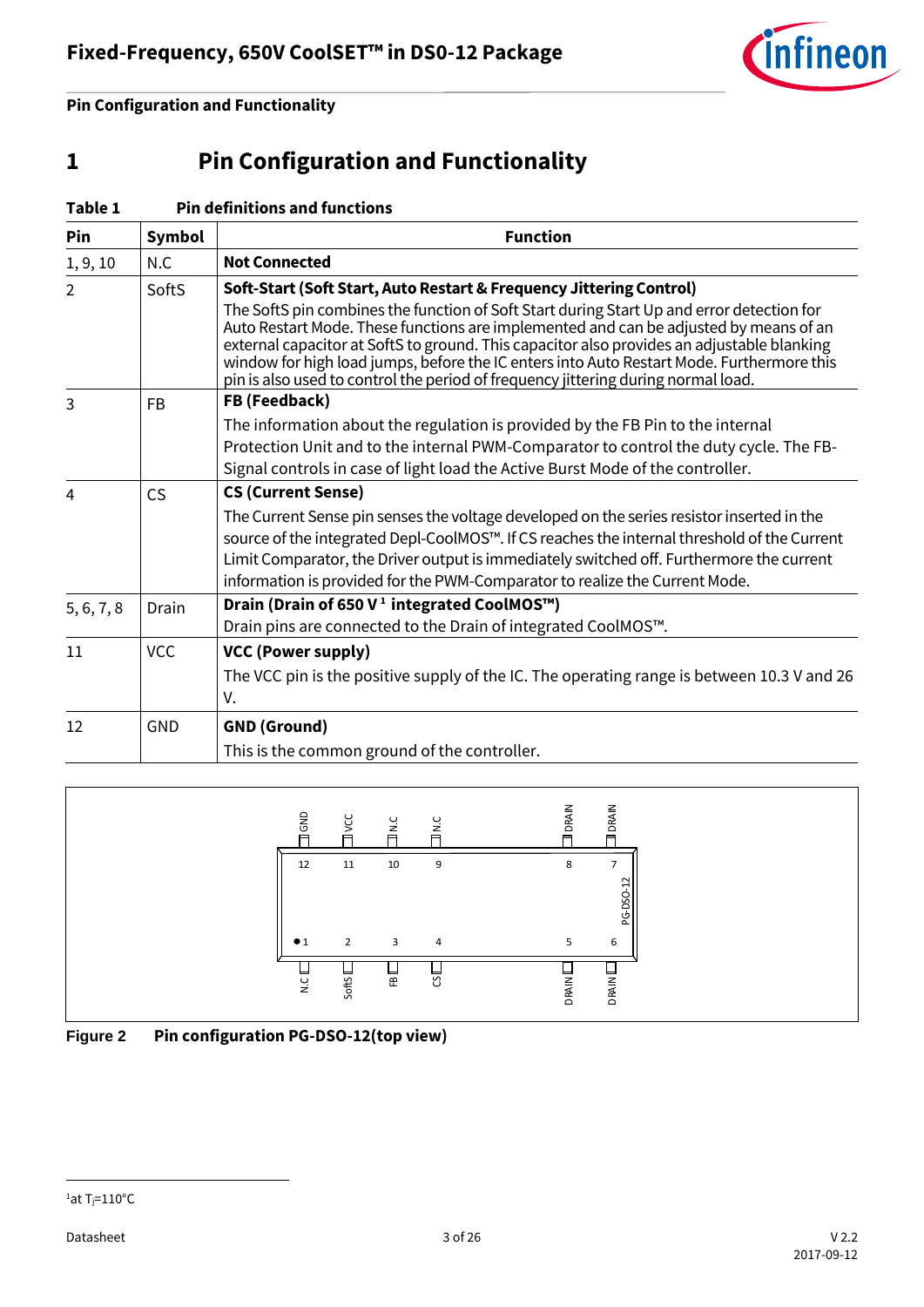

**Representative Block Diagram**

# <span id="page-3-0"></span>**2 Representative Block Diagram**



**Figure 3 Representative Block Diagram**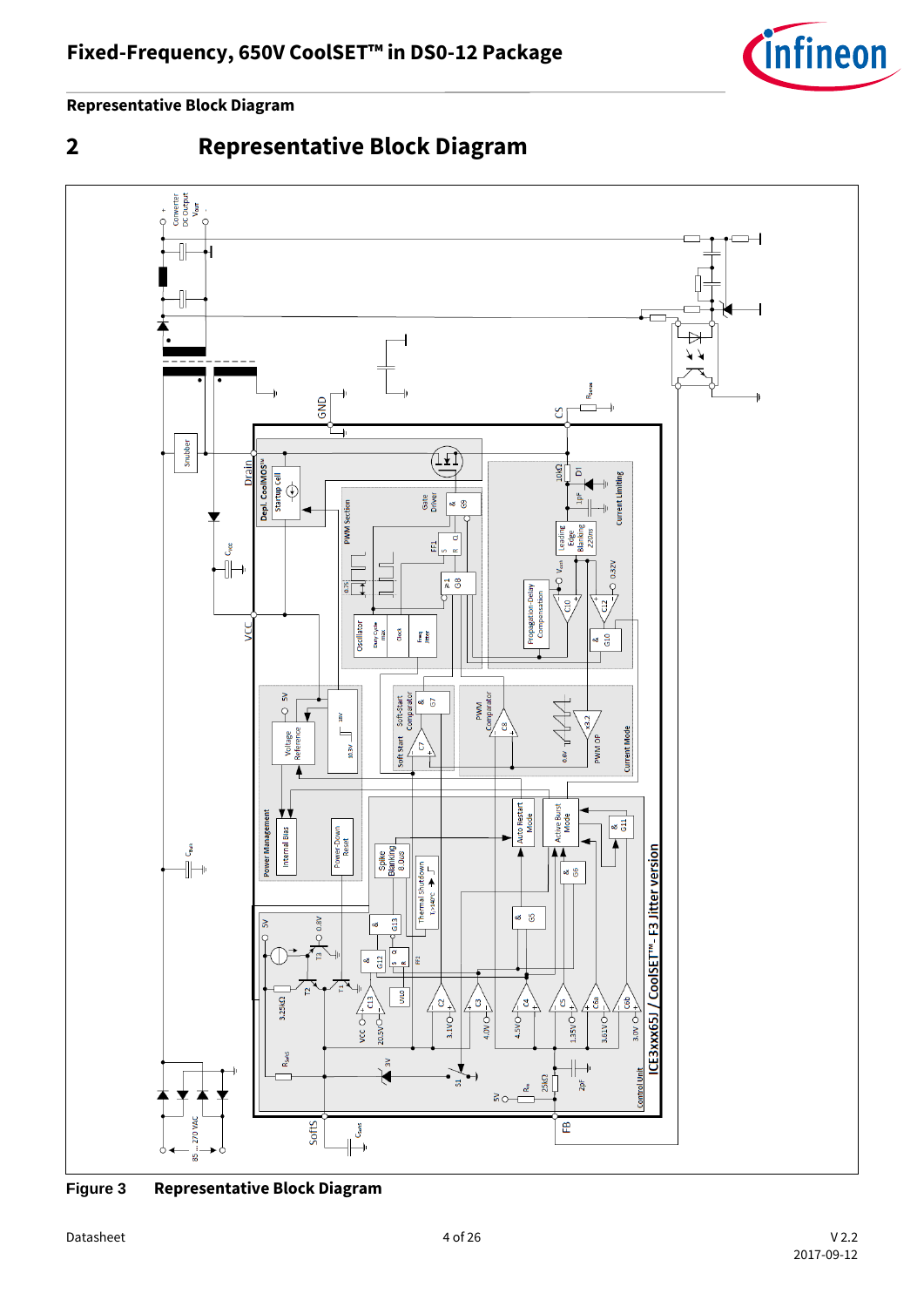

## <span id="page-4-0"></span>**3 Functional Description**

All values which are used in the functional description are typical values. For calculating the worst cases the min/max values which can be found in section 4 Electrical Characteristics have to be considered.

### <span id="page-4-1"></span>**3.1 Introduction**

CoolSET™-F3 Jitter version is the further development of the CoolSET™-F2 to meet the requirements for the lowest Standby Power at minimum load and no load conditions. A new fully integrated Standby Power concept is implemented into the IC in order to keep the application design easy. Compared to CoolSET™- F2 no further external parts are needed to achieve the lowest Standby Power. An intelligent Active Burst Mode is used for this Standby Mode. After entering this mode there is still a full control of the power conversion by the secondary side via the same optocoupler that is used for the normal PWM control. The response on load jumps is optimized. The voltage ripple on Vout is minimized. Vout is further on well controlled in this mode.

The usually external connected RC-filter in the feedback line after the optocoupler is integrated in the IC to reduce the external part count.

Furthermore a high voltage Startup Cell is integrated into the IC which is switched off once the Undervoltage Lockout on-threshold of 18V is exceeded. This Startup Cell is part of the integrated Depl. CoolMOS™. The external startup resistor is no longer necessary as this Startup Cell is connected to the Drain. Power losses are therefore reduced. This increases the efficiency under light load conditions drastically.

The Soft-Start capacitor is also used for providing an adjustable blanking window for high load jumps. During this time window the overload detection is disabled. With this concept no further external components are necessary to adjust the blanking window.

An Auto Restart Mode is implemented in the IC to reduce the average power conversion to in the event of malfunction or unsafe operating condition in the SMPS system. This feature increases the system's robustness and safety which would otherwise lead to a destruction of the SMPS. Once the malfunction is removed, normal operation is automatically initiated after the next Start Up Phase.

The internal precise peak current limitation reduces the costs for the transformer and the secondary diode. The influence of the change in the input voltage on the power limitation can be avoided together with the integrated Propagation Delay Compensation. Therefore the maximum power is nearly independent on the input voltage which is required for wide range SMPS. There is no need for an extra over-sizing of the SMPS, e.g. the transformer or the secondary diode.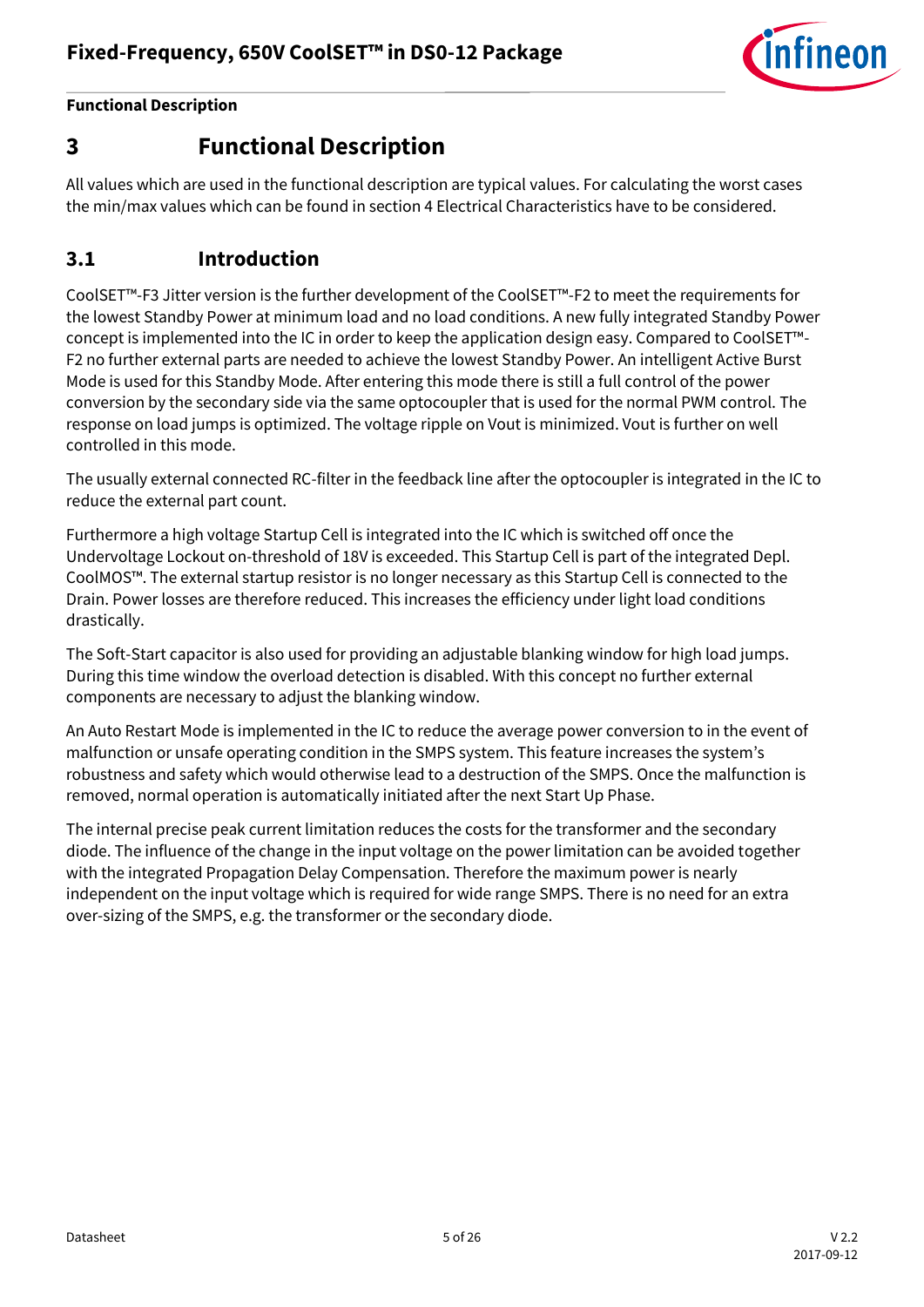

### <span id="page-5-0"></span>**3.2 Power Management**



**Figure 4 Power Management**

The Undervoltage Lockout monitors the external supply voltage  $V_{\text{vcc}}$ . When the SMPS is plugged to the main line the internal Startup Cell is biased and starts to charge the external capacitor C<sub>VCC</sub> which is connected to the VCC pin. The VCC charge current that is provided by the Startup Cell from the Drain pin is 1.05 mA. When V<sub>VCC</sub> exceeds the on-threshold V<sub>CCon</sub>=18 V, bias circuit is switched on. Then the Startup Cell is switched off by the Undervoltage Lockout and therefore no power losses present due to the connection of the Startup Cell to the Drain voltage. To avoid uncontrolled ringing at switch-on a hysteresis is implemented. The switch-off of the controller can only take place after Active Mode was entered and  $V_{\text{VCC}}$ falls below 10.3V.

The maximum current consumption before the controller is activated is about 300  $\mu$ A.

When V<sub>VCC</sub> falls below the off-threshold V<sub>CCoff</sub>=10.3 V the bias circuit is switched off and the Power Down reset let T1 discharging the soft-start capacitor C<sub>softs</sub> at pin SoftS. Thus it is ensured that at every startup cycle the voltage ramp at pin SoftS starts at zero.

The bias circuit is switched off if Auto Restart Mode is entered. The current consumption is then reduced to 300 μA.

Once the malfunction condition is removed, this block will then turn back on. The recovery from Auto Restart Mode does not require disconnecting the SMPS from the AC line.

When Active Burst Mode is entered, some internal Bias is switched off in order to reduce the current consumption to about 500 μA while keeping a comparator (which trigger if V<sub>FB</sub> has exceeded 3.61 V) and the Soft Start capacitor clamped at 3.0 V as this is necessary in this mode.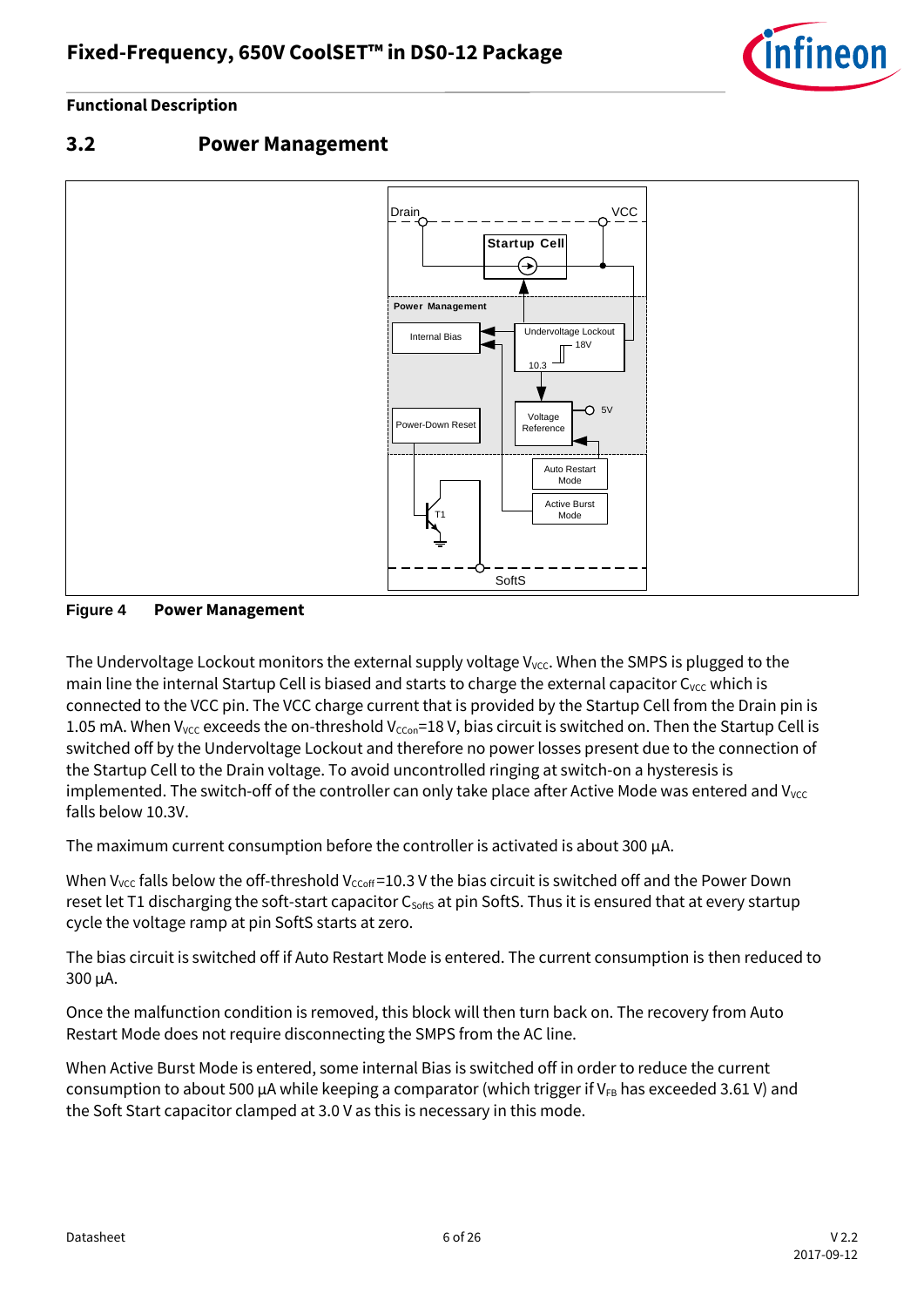

### <span id="page-6-0"></span>**3.3 Startup Phase**



<span id="page-6-1"></span>

At the beginning of the Startup Phase, the IC provides a Soft Start duration whereby it controls the maximum primary current by means of a duty cycle limitation. A capacitor C<sub>softs</sub> in combination with the internal pull up resistor  $R_{\text{SoftS}}$  determines the duty cycle until  $V_{\text{SoftS}}$  exceeds 3.1 V.

When the Soft Start begins, C<sub>softs</sub> is immediately charged up to approx. 0.8 V by T2. Therefore the Soft Start Phase takes place between 0.8 V and 3.1 V. Above Vsofts = 3.1 V there is no longer duty cycle limitation DC<sub>max</sub> which is controlled by comparator C7 since comparator C2 blocks the gate G7 (see [Figure 5\)](#page-6-1).This maximum charge current in the very first stage when  $V_{\text{SoftS}}$  is below 0.8 V, is limited to 1.5 mA.



**Figure 6 Startup Phase**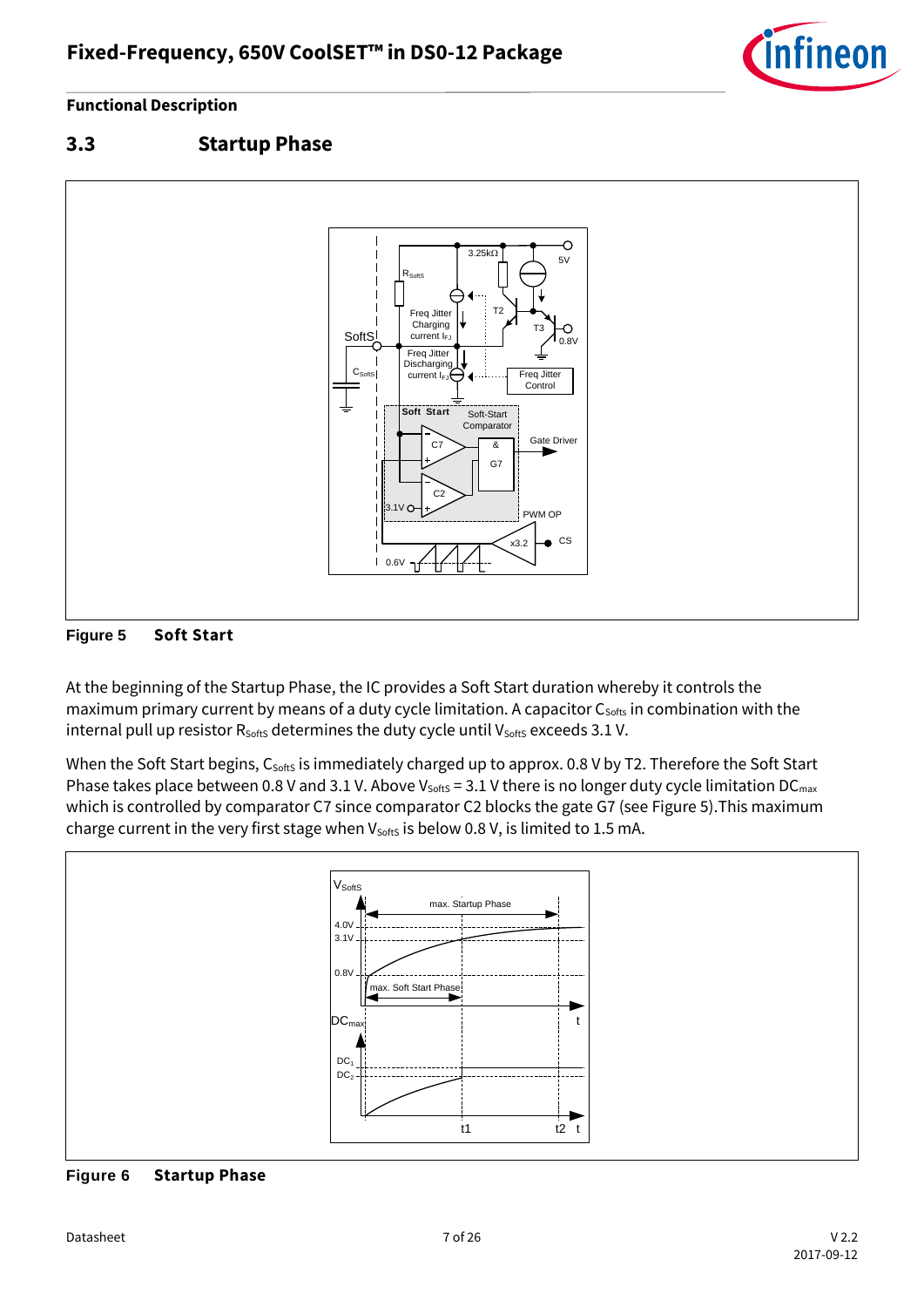

By means of this extra charge stage, there is no delay in the beginning of the Startup Phase when there is still no switching. Furthermore Soft Start is finished at 3.1 V to have faster the maximum power capability. The duty cycles  $DC_1$  and  $DC_2$  are depending on the mains and the primary inductance of the transformer. The limitation of the primary current by DC<sub>2</sub> is related to V<sub>SoftS</sub> = 3.1 V. But DC<sub>1</sub> is related to a maximum primary current which is limited by the internal Current Limiting with CS = 1 V. Therefore the maximum Startup Phase is divided into a Soft Start Phase until t1 and a phase from t1 until t2 where maximum power is provided if demanded by the FB signal.

### <span id="page-7-0"></span>**3.4 PWM Section**



**Figure 7 PWM Section**

### <span id="page-7-1"></span>**3.4.1 Oscillator and Jittering**

The oscillator generates a fixed frequency with frequency jittering of  $\pm$ 4% from the fixed frequency (which is  $\pm$ 2.7 kHz from 67 kHz) at a jittering period  $T_{FJ}$ . The switching frequency of ICE3B0x65JG is f<sub>switch</sub> = 67 kHz.

A resistor, a capacitor and a current source and current sink which determine the frequency are integrated. The charging and discharging current of the implemented oscillator capacitor are internally trimmed, in order to achieve a very accurate switching frequency. The ratio of controlled charge to discharge current is adjusted to reach a maximum duty cycle limitation of  $D_{\text{max}}=0.75$ .

Once the Soft Start period is over and when the IC goes into normal mode, the Soft Start capacitor will be charged and discharged through internal current source,  $I_{FJ}$  to generate a triangular waveform with a jittering period,  $T_{FJ}$  which is externally adjustable by the Soft Start capacitor,  $C_{\text{Sotts}}$  (See [Figure 5\)](#page-6-1).

 $T_{FJ}$  =  $k_{FJ}$  \*  $C_{SoftS}$ 

where  $k_{FJ}$  is a constant = 4 ms/ $\mu$ F

eg.  $T_{FJ} = 4$  ms if  $C_{SoftS} = 1 \mu F$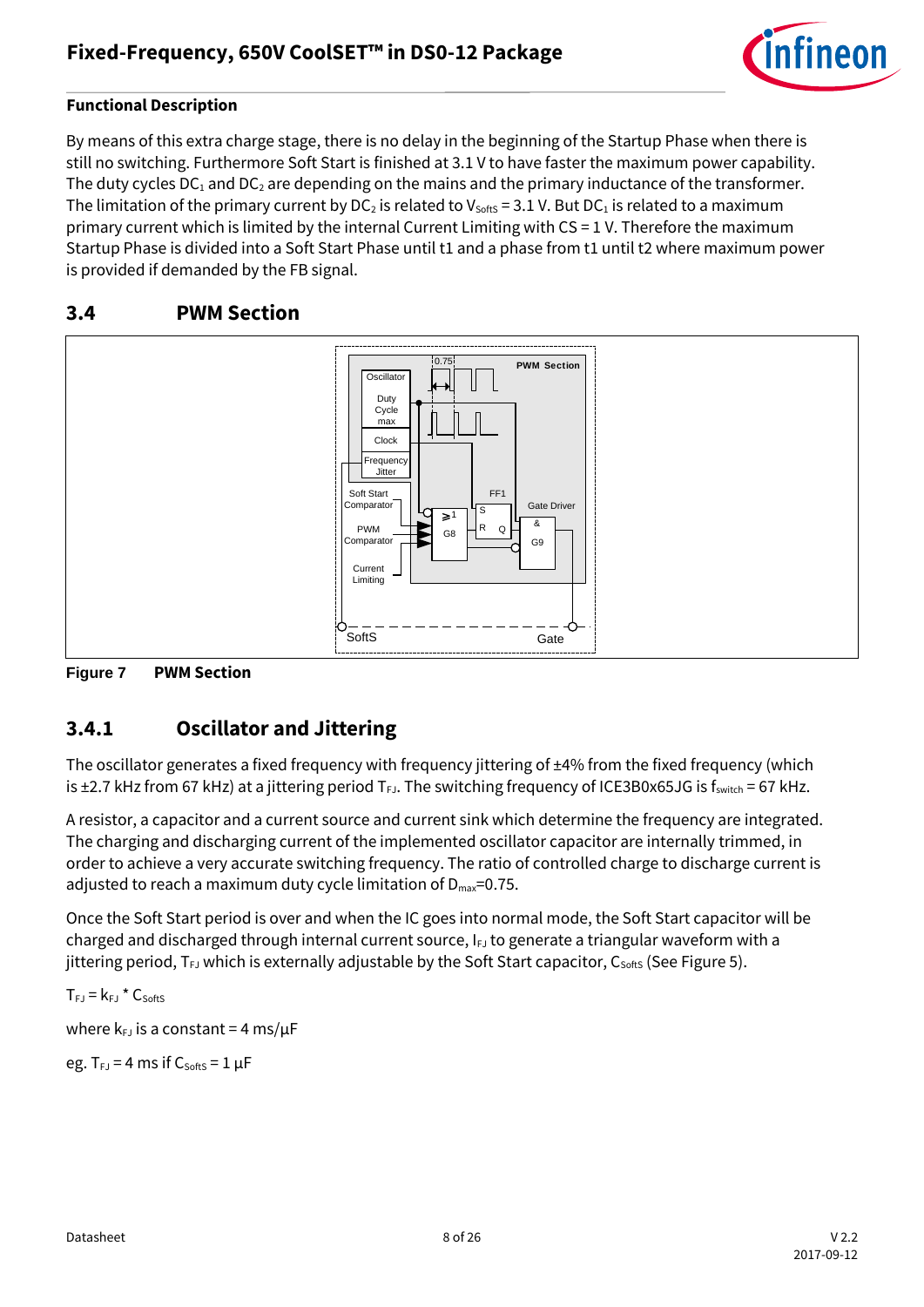

### <span id="page-8-0"></span>**3.4.2 PWM-Latch FF1**

The oscillator clock output provides a set pulse to the PWM-Latch when initiating the internal CoolMOS™ conduction. After setting the PWM-Latch can be reset by the PWM comparator, the Soft Start comparator or the Current-Limit comparator. In case of resetting the driver is shut down immediately.

### <span id="page-8-1"></span>**3.4.3 Gate Driver**

The Gate Driver is a fast totem pole gate drive which is designed to avoid cross conduction currents.

The Gate Driver is active low at voltages below the undervoltage lockout threshold V<sub>VCCoff</sub>.





### <span id="page-8-2"></span>**3.5 Current Limiting**





There is a cycle by cycle Current Limiting realized by the Current-Limit comparator C10 to provide an overcurrent detection. The source current of the integrated Depl. CoolMOS™ is sensed via an external sense resistor  $R_{\text{Sense}}$ . By means of  $R_{\text{Sense}}$  the source current is transformed to a sense voltage  $V_{\text{Sense}}$  which is fed into the pin CS. If the voltage  $V_{\text{Sense}}$  exceeds the internal threshold voltage  $V_{\text{csth}}$  the comparator C10 immediately turns off the gate drive by resetting the PWM Latch FF1. A Propagation Delay Compensation is added to support the immediate shut down without delay of the integrated internal CoolMOS™ in case of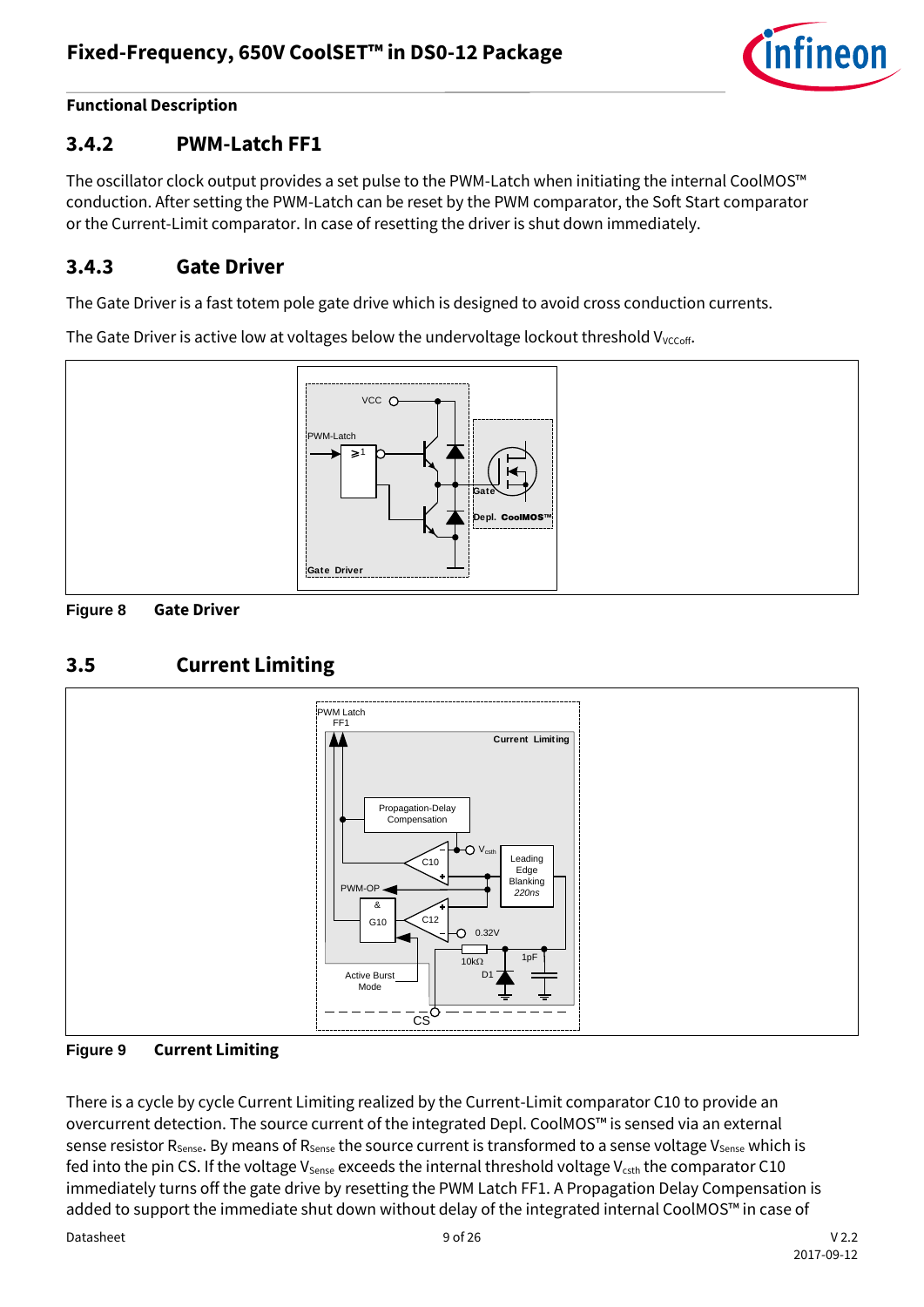

Current Limiting. The influence of the AC input voltage on the maximum output power can thereby be avoided.

To prevent the Current Limiting from distortions caused by leading edge spikes a Leading Edge Blanking is integrated in the current sense path for the comparators C10, C12 and the PWM-OP.

The output of comparator C12 is activated by the Gate G10 if Active Burst Mode is entered. Once activated the current limiting is thereby reduced to 0.32 V. This voltage level determines the power level when the Active Burst Mode is left if there is a higher power demand.

### <span id="page-9-0"></span>**3.5.1 Leading Edge Blanking**



#### **Figure 10 Leading Edge Blanking**

Each time when the integrated internal CoolMOS™ is switched on a leading edge spike is generated due to the primary-side capacitances and secondary-side rectifier reverse recovery time. This spike can cause the gate drive to switch off unintentionally. To avoid a premature termination of the switching pulse, this spike is blanked out with a time constant of t<sub>LEB</sub> = 220 ns. During this time, the gate drive will not be switched off.

### <span id="page-9-1"></span>**3.5.2 Propagation Delay Compensation**

In case of overcurrent detection, the switch-off of the integrated internal CoolMOS™ is delayed due to the propagation delay of the circuit. This delay causes an overshoot of the peak current I<sub>peak</sub> which depends on the ratio of dI/dt of the peak current (see Figure 10).



#### **Figure 11 Current Limiting**

The overshoot of Signal2 is bigger than of Signal1 due to the steeper rising waveform. This change in the slope is depending on the AC input voltage. Propagation Delay Compensation is integrated to limit the overshoot dependency on dI/dt of the rising primary current. That means the propagation delay time between exceeding the current sense threshold V<sub>csth</sub> and the switch off of the integrated internal CoolMOS™ is compensated over temperature within a wide range.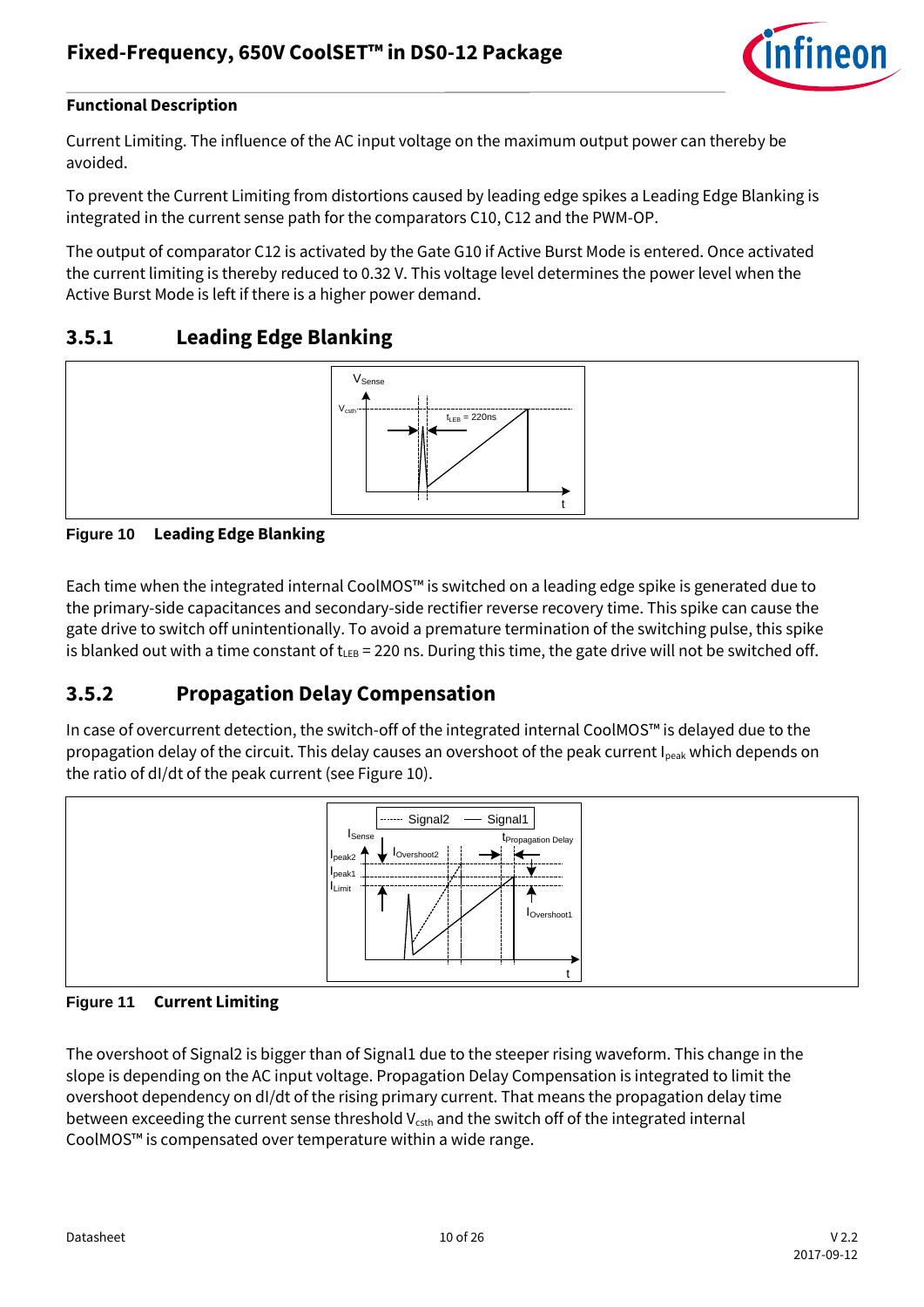

Current Limiting is now possible in a very accurate way.

E.g. I<sub>peak</sub> = 0.5 A with R<sub>Sense</sub> = 2 Ω. Without Propagation Delay Compensation the current sense threshold is set to a static voltage level V<sub>csth</sub>=1 V. A current ramp of dI/dt = 0.4 A/µs, that means dV<sub>sense</sub>/dt = 0.8 V/µs, and a propagation delay time of i.e. t<sub>Propagation Delay</sub> =180 ns leads then to an Ipeak overshoot of 14.4%. By means of propagation delay compensation the overshoot is only about 2% (see [Figure 12\)](#page-10-1).



<span id="page-10-1"></span>**Figure 12 Overcurrent Shutdown**

The Propagation Delay Compensation is realized by means of a dynamic threshold voltage  $V_{\text{csth}}$  (see Figure [13\)](#page-10-2). In case of a steeper slope the switch off of the driver is earlier to compensate the delay.



<span id="page-10-2"></span>**Figure 13 Dynamic Voltage Threshold Vcsth**

### <span id="page-10-0"></span>**3.6 Control Unit**

The Control Unit contains the functions for Active Burst Mode and Auto Restart Mode. The Active Burst Mode and the Auto Restart Mode are combined with an Adjustable Blanking Window which is depending on the external Soft Start capacitor. By means of this Adjustable Blanking Window, the IC avoids entering into these two modes accidentally. Furthermore it also provides a certain time whereby the overload detection is delayed. This delay is useful for applications which normally works with a low current and occasionally require a short duration of high current.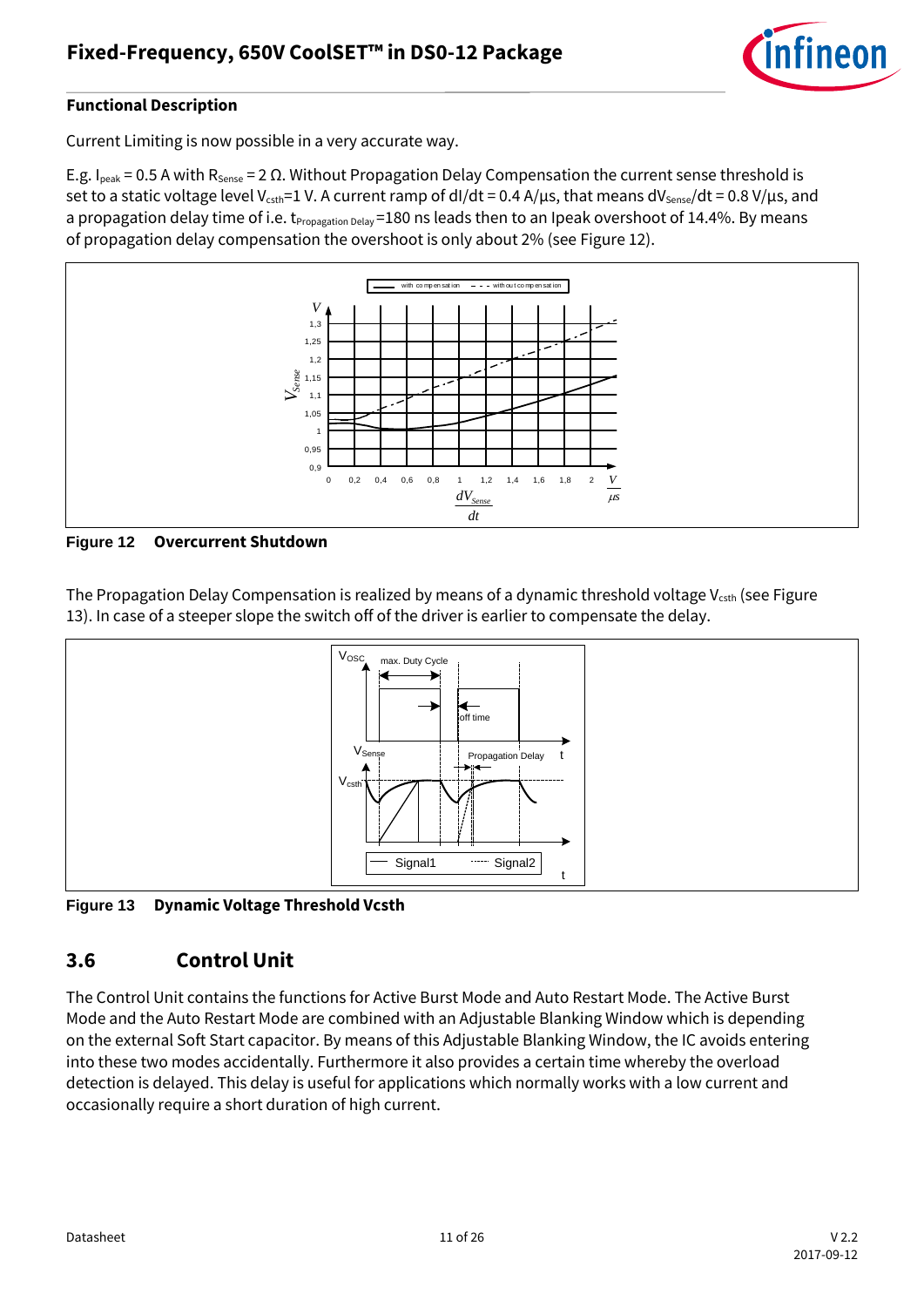



<span id="page-11-0"></span>**3.6.1 Adjustable Blanking Window**

<span id="page-11-2"></span>**Figure 14 Adjustable Blanking Window**

V<sub>SoftS</sub> swings between 3.2 V and 3.6 V after the SMPS is settled and S2 is on while S3 is off, this is due to the frequency jittering function that is making use of the Soft Start pin. If overload occurs  $V_{FB}$  is exceeding 4.5 V. Auto Restart Mode can't be entered as the gate G5 is still blocked by the comparator C3. But after  $V_{FB}$  has exceeded 4.5 V the switch S2 is opened and S3 is closed. The external Soft Start capacitor can now be charged further by the integrated pull up resistor  $R_{\text{softS}}$  via switch S3. The comparator C3 releases the gates G5 and G6 once V<sub>softs</sub> has exceeded 4.0 V. Therefore there is no entering of Auto Restart Mode possible during this charging time of the external capacitor C<sub>softs</sub>. The same procedure happens to the external Soft Start capacitor if a low load condition is detected by comparator C5 when  $V_{FB}$  is falling below 1.35 V. Only after V<sub>softs</sub> has exceeded 4.0 V and V<sub>FB</sub> is still below 1.35 V Active Burst Mode is entered.

### <span id="page-11-1"></span>**3.6.2 Active Burst Mode**

The controller provides Active Burst Mode for low load conditions at  $V_{\text{OUT}}$ . Active Burst Mode increases significantly the efficiency at light load conditions while supporting a low ripple on  $V_{\text{OUT}}$  and fast response on load jumps. During Active Burst Mode which is controlled only by the FB signal the IC is always active and can therefore immediately response on fast changes at the FB signal. The Startup Cell is kept switched off to avoid increased power losses for the self supply.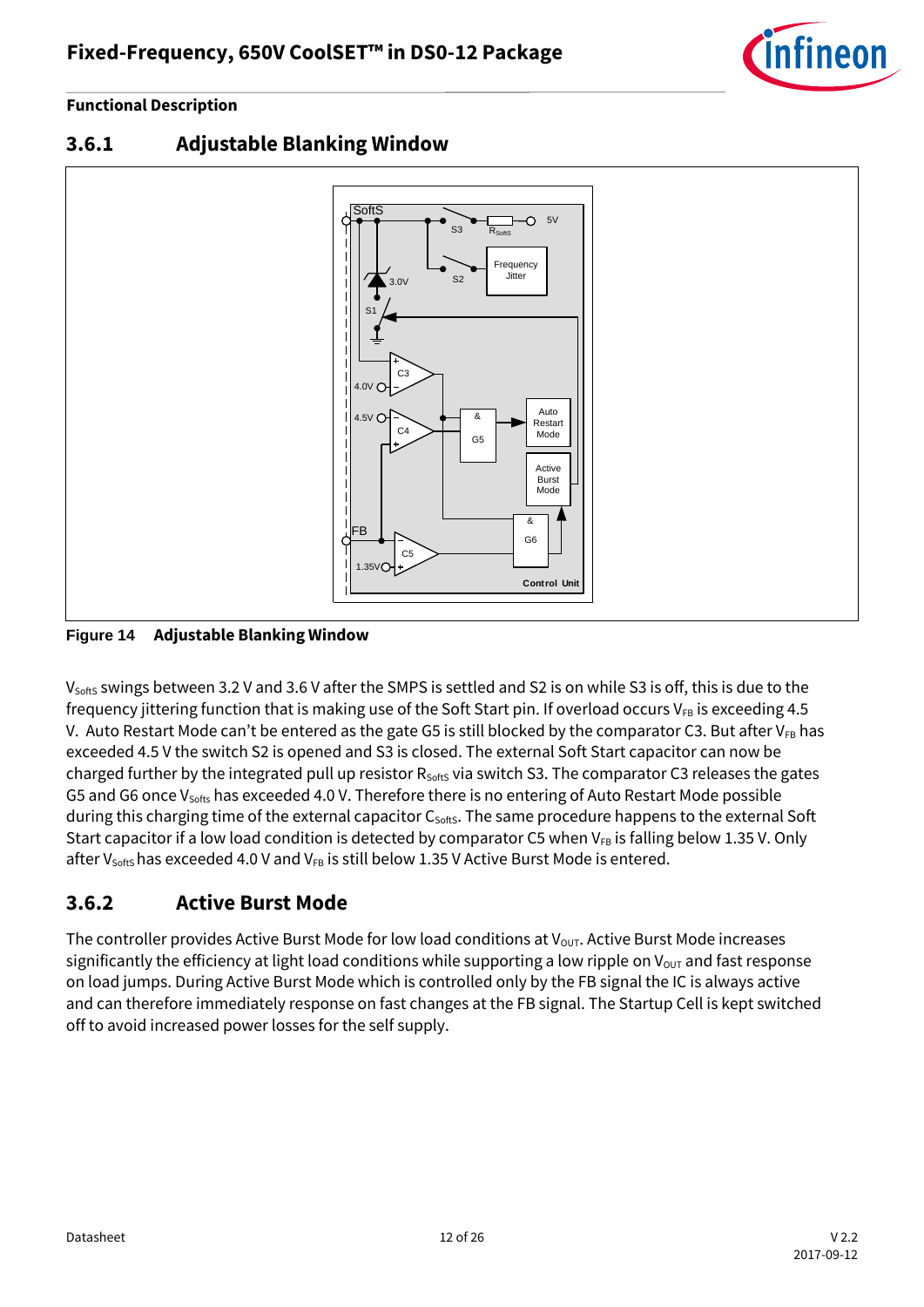



#### <span id="page-12-2"></span>**Figure 15 Active Burst Mode**

The Active Burst Mode is located in the Control Unit[. Figure 15](#page-12-2) shows the related components.

### <span id="page-12-0"></span>**3.6.2.1 Entering Active Burst Mode**

The FB signal is always observed by the comparator C5 if the voltage level falls below 1.35 V. In that case the switch S1 and S2 is released which allow the capacitor  $C_{\text{softs}}$  to be charged via S3 starting from the swinging voltage level between 3.2 V and 3.6 V in normal operating mode. If V<sub>softs</sub> exceeds 4.0 V the comparator C3 releases the gate G6 to enter the Active Burst Mode. The time window that is generated by combining the FB and SoftS signals with gate G6 avoids a sudden entering of the Active Burst Mode due to large load jumps. This time window can be adjusted by the external capacitor  $C_{\text{sons}}$ .

After entering Active Burst Mode a burst flag is set and the internal bias is switched off in order to reduce the current consumption of the IC down to approx. 500 μA. Also, switch S1 is closed to clamp the Soft Start voltage to 3.0 V. In this Off State Phase the IC is no longer self supplied so that therefore C<sub>VCC</sub> has to provide the VCC current (se[e Figure 16\)](#page-13-1). Furthermore gate G11 is then released to start the next burst cycle once  $V_{FB}$ has 3.0 V exceeded.

It has to be ensured by the application that the VCC remains above the Undervoltage Lockout Level of 10.3 V to avoid that the Startup Cell is accidentally switched on. Otherwise power losses are significantly increased. The minimum VCC level during Active Burst Mode is depending on the load conditions and the application. The lowest VCC level is reached at no load conditions at  $V_{\text{OUT}}$ .

### <span id="page-12-1"></span>**3.6.2.2 Working in Active Burst Mode**

After entering the Active Burst Mode the FB voltage rises as  $V_{\text{OUT}}$  starts to decrease due to the inactive PWM section. Comparator C6a observes the FB signal if the voltage level 3.6 V is exceeded. In that case the internal circuit is again activated by the internal Bias to start with switching. As now in Active Burst Mode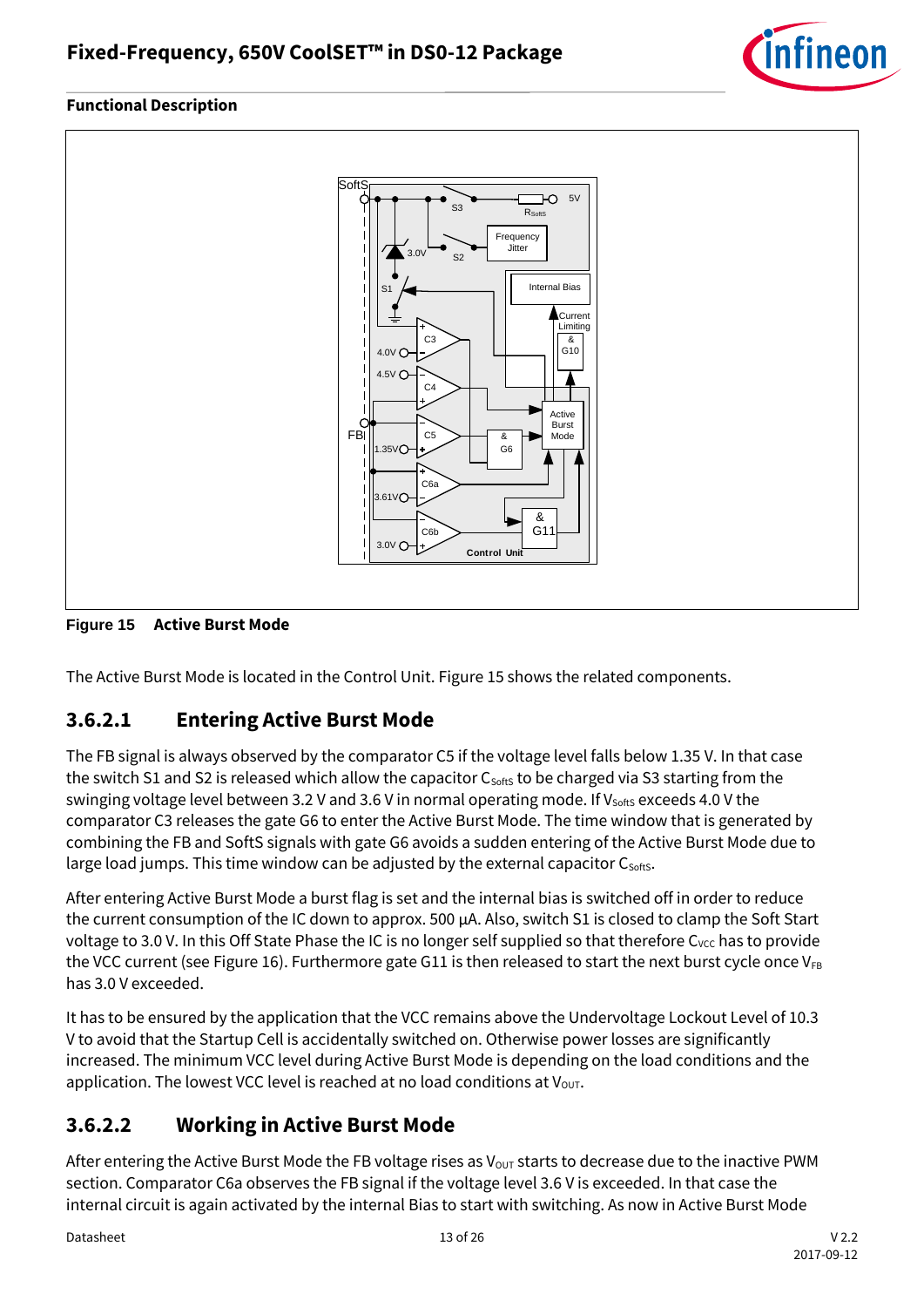

the gate G10 is released the current limit is only 0.32 V to reduce the conduction losses and to avoid audible noise. If the load at  $V_{\text{OUT}}$  is still below the starting level for the Active Burst Mode the FB signal decreases down to 3.0 V. At this level C6b deactivates again the internal circuit by switching off the internal Bias. The gate G11 is released as after entering Active Burst Mode the burst flag is set. If working in Active Burst Mode the FB voltage is changing like a saw tooth between 3.0 V and 3.61 V (se[e Figure 16\)](#page-13-1).

### <span id="page-13-0"></span>**3.6.2.3 Leaving Active Burst Mode**

The FB voltage immediately increases if there is a high load jump. This is observed by comparator C4. As the current limit is ca. 32% during Active Burst Mode a certain load jump is needed that FB can exceed 4.5 V. At this time C4 resets the Active Burst Mode which also blocks C12 by the gate G10. Maximum current can now be provided to stabilize  $V_{\text{OUT}}$ .



<span id="page-13-1"></span>**Figure 16 Signals in Active Burst Mode**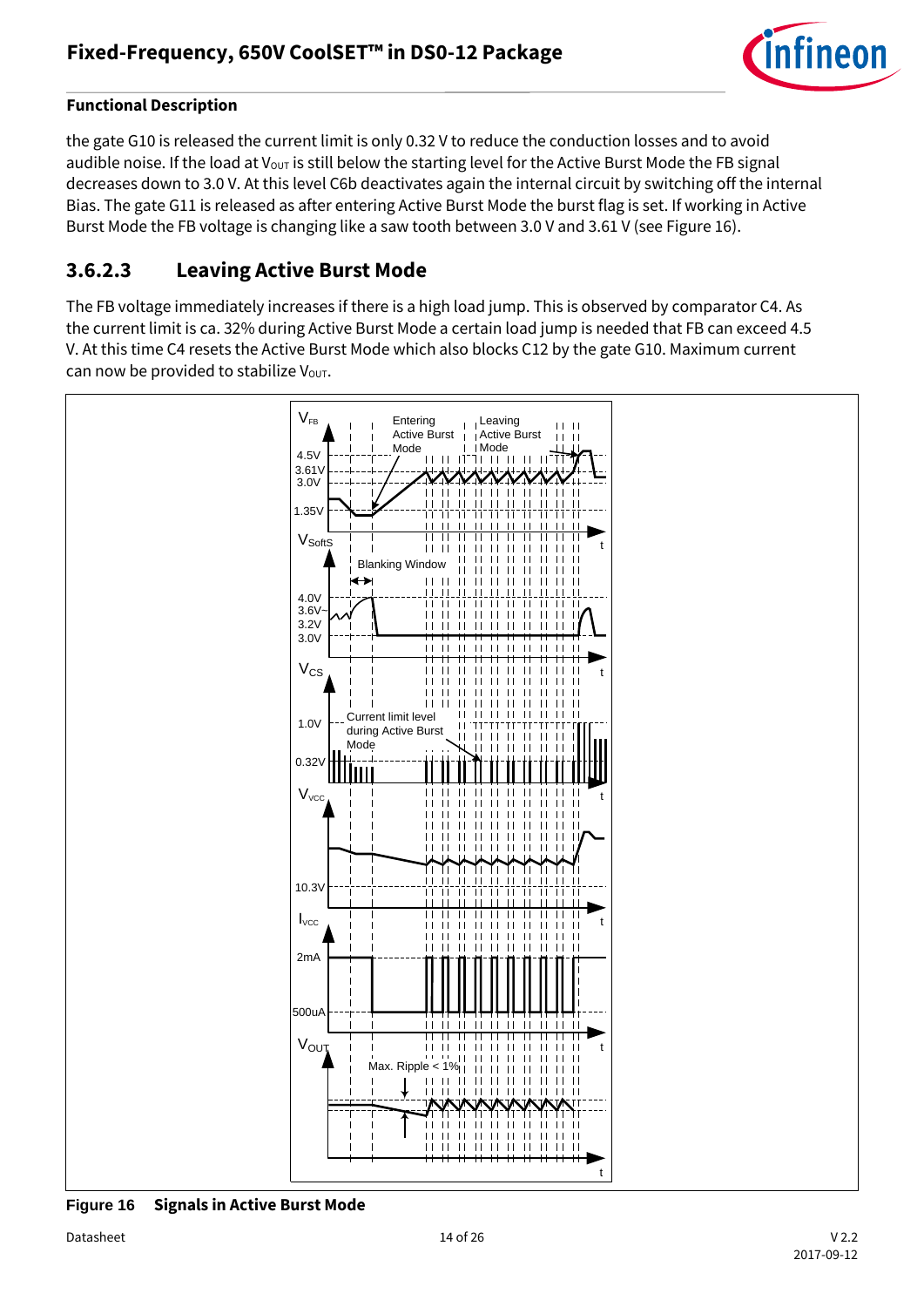![](_page_14_Picture_1.jpeg)

### <span id="page-14-0"></span>**3.6.3 Protection Modes**

The IC provides several protection features that increase the SMPS system's robustness and safety. The following table shows the possible system failures and the corresponding protection modes.

#### **Table 2 Protection Modes**

| <b>Protection function</b> | <b>Protection Mode</b> |
|----------------------------|------------------------|
| VCC Overvoltage            | Auto Restart Mode I    |
| Over temperature           | Auto Restart Mode I    |
| Over load                  | Auto Restart Mode II   |
| Open Loop                  | Auto Restart Mode II   |
| VCC Undervoltage           | Auto Restart Mode II   |
| Short Optocoupler          | Auto Restart Mode II   |

### <span id="page-14-1"></span>**3.6.3.1 Auto Restart Mode I**

![](_page_14_Figure_8.jpeg)

#### **Figure 17 Auto Restart Mode I**

The VCC voltage is observed by comparator C13 if 20.5 V is exceeded. The output of C13 is combined with both the output of C3 which checks for V<sub>softs</sub> < 4.0 V and the output of C4 which checks for V<sub>FB</sub> > 4.5 V. Therefore the overvoltage detection can only be active during Soft Start Phase ( $V_{\text{softs}}$  < 4.0V) and when FB signal is outside the operating range > 4.5 V. This means any small voltage overshoots of  $V_{\text{vcc}}$  during normal operating cannot trigger the Auto Restart Mode I.

In Order to ensure system reliability and prevent any false activation, a blanking time is implemented before the IC can enter into the Auto Restart Mode I. The output of the VCC overvoltage detection is fed into a spike blanking with a time constant of 8.0 μs.

The other fault detection which can result in the Auto Restart Mode I and has this 8.0 μs blanking time is the Overtemperature detection. This block checks for a junction temperature of higher than 140°C for malfunction operation.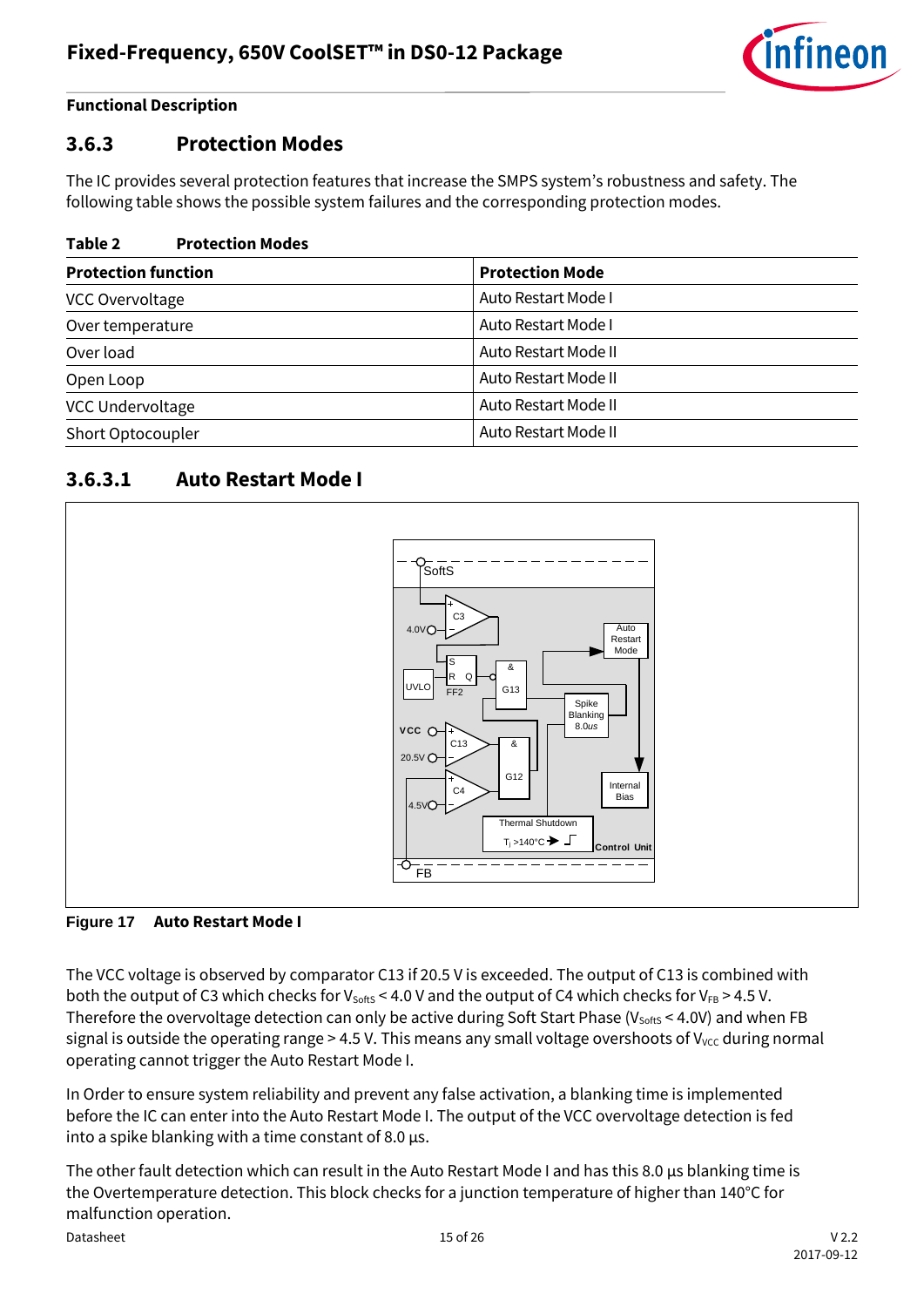![](_page_15_Picture_1.jpeg)

Once Auto Restart Mode is entered, the internal bias is switched off in order to reduce the current consumption of the IC as much as possible. In this mode, the average current consumption is only 300 μA as the only working blocks are the reference block and the Undervoltage Lockout (UVLO) which controls the Startup Cell by switching on/off at V<sub>VCCon</sub>/V<sub>VCCoff</sub>.

As there is no longer a self supply by the auxiliary winding, VCC starts to drop. The UVLO switches on the integrated Startup Cell when VCC falls below 10.3 V. It will continue to charge VCC up to 18 V whereby it is switched off again and the IC enters into the Start Up Phase.

As long as all fault conditions have been removed, the IC will automatically power up as usual with switching cycle at the GATE output after Soft Start duration. Thus it is called Auto Restart Mode.

### <span id="page-15-0"></span>**3.6.3.2 Auto Restart Mode II**

![](_page_15_Figure_7.jpeg)

#### **Figure 18 Auto Restart Mode II**

In case of Overload or Open Loop, FB exceeds 4.5 V which will be observed by C4. At this time, the external Soft Start capacitor can now be charged further by the integrated pull up resistor RSoftS via switch S3 (see [Figure 14\)](#page-11-2). If V<sub>softs</sub> exceeds 4.0 V which is observed by C3, Auto Restart Mode II is entered as both inputs of the gate G5 are high.

This charging of the Soft Start capacitor from 3.2 V ~ 3.6 V to 4.0 V defines a blanking window which prevents the system from entering into Auto Restart Mode II unintentionally during large load jumps. In this event, FB will rise close to 5.0 V for a short duration before the loop regulates with FB less than 4.5 V. This is the same blanking time window as for the Active Burst Mode and can therefore be adjusted by the external C<sub>softS</sub>.

In case of VCC undervoltage, i.e. VCC falls below 10.3 V, the IC will be turned off with the Startup Cell charging VCC as described earlier in this section. Once VCC is charged above 18 V, the IC will start a new startup cycle. The same procedure applies when the system is under Short Optocoupler fault condition, as it will lead to VCC undervoltage.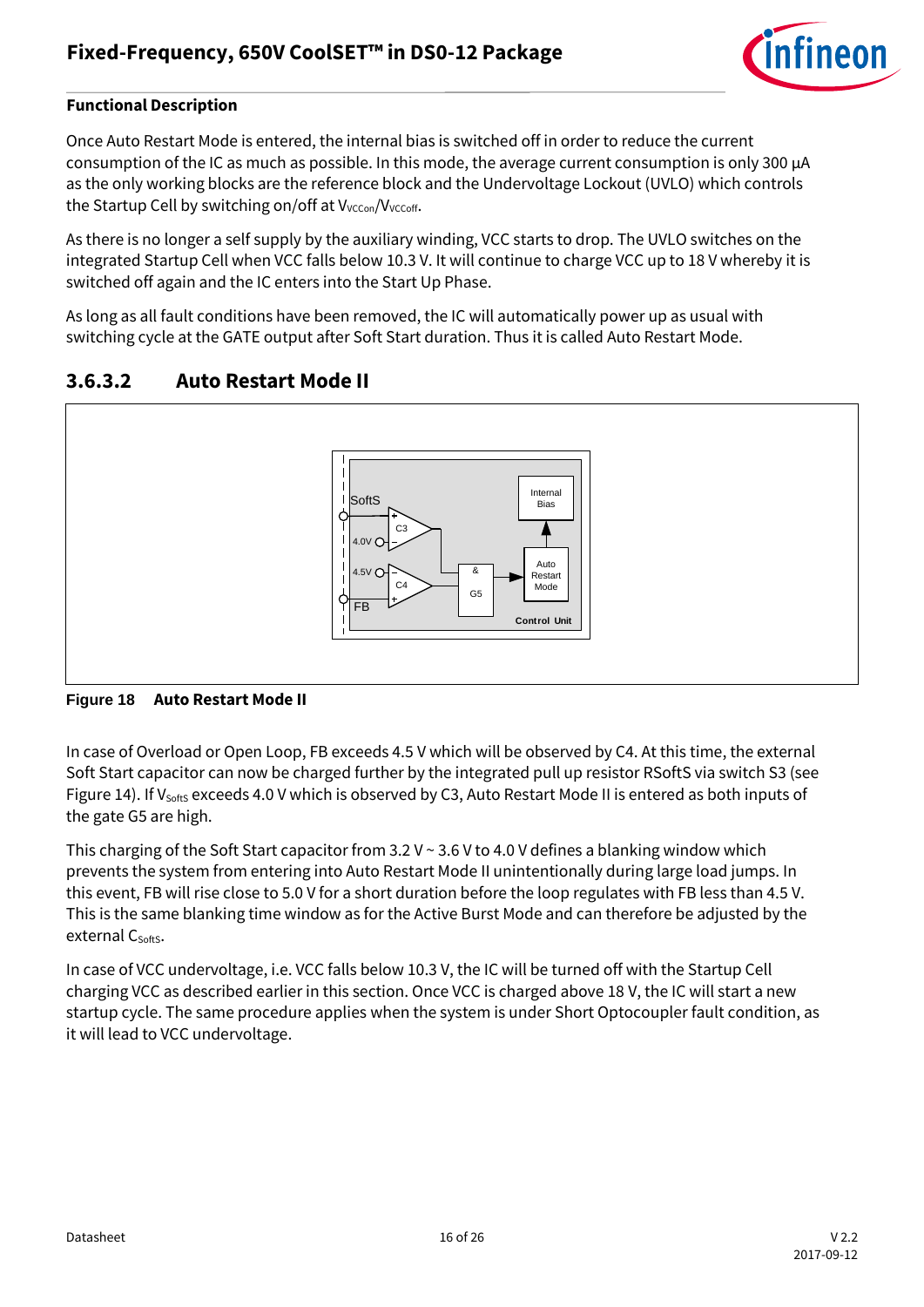![](_page_16_Picture_1.jpeg)

# <span id="page-16-0"></span>**4 Electrical Characteristics**

### <span id="page-16-1"></span>**4.1 Absolute Maximum Ratings**

*Note: Absolute maximum ratings are defined as ratings, which when being exceeded may lead to destruction of the integrated circuit. For the same reason make sure, that any capacitor that will be connected to pin 11 (VCC) is discharged before assembling the application circuit. Ta=25°C unless otherwise specified.*

| <b>Parameter</b>                                     |             | <b>Symbol</b>           | <b>Limit Values</b>      |                | <b>Unit</b>  | <b>Remarks</b>                |
|------------------------------------------------------|-------------|-------------------------|--------------------------|----------------|--------------|-------------------------------|
|                                                      |             |                         | min.                     | max.           |              |                               |
| Drain Source Voltage                                 |             | <b>V<sub>DS</sub></b>   |                          | 650            | $\vee$       | $T_i = 110$ °C                |
| Pulse drain current,<br>pulse width $t_p$ limited by | ICE3B0365JG | $I_{D_Plus1}$           | $\overline{\phantom{a}}$ | 1.6            | Α            |                               |
| $T_i = 150$ °C                                       | ICE3B0565JG | $I_{D_Plus2}$           | $\overline{a}$           | 2.3            | A            |                               |
| Avalanche energy,<br>repetitive $t_{AR}$ limited by  | ICE3B0365JG | $E_{AR1}$               | $\overline{a}$           | 0.005          | mJ           |                               |
| max. $T_i = 150 °C^1$                                | ICE3B0565JG | $E_{AR2}$               |                          | 0.01           | mJ           |                               |
| Avalanche current,<br>repetitive $t_{AR}$ limited by | ICE3B0365JG | $I_{AR1}$               | $\overline{\phantom{a}}$ | 0.3            | A            |                               |
| max. $T_{\rm i}$ =150 °C <sup>1</sup>                | ICE3B0565JG | $I_{AR2}$               | $\overline{\phantom{0}}$ | 0.5            | A            |                               |
| <b>VCC Supply Voltage</b>                            |             | <b>V</b> <sub>VCC</sub> | $-0.3$                   | 27             | V            |                               |
| FB Voltage                                           |             | $V_{FB}$                | $-0.3$                   | 5.0            | $\vee$       |                               |
| SoftS Voltage                                        |             | V <sub>softs</sub>      | $-0.3$                   | 5.0            | V            |                               |
| CS Voltage                                           |             | <b>V<sub>cs</sub></b>   | $-0.3$                   | 5.0            | V            |                               |
| <b>Junction Temperature</b>                          |             | $T_i$                   | $-40$                    | 150            | $^{\circ}$ C | Controller & CoolMOS™         |
| <b>Storage Temperature</b>                           |             | $T_S$                   | $-55$                    | 150            | $^{\circ}$ C |                               |
| <b>Thermal Resistance</b><br>(Junction-Ambient)      |             | $R_{thJA}$              |                          | 110            | K/W          | PG-DSO-16/12                  |
| <b>ESD Capability</b>                                |             | <b>VESD</b>             | $\overline{\phantom{a}}$ | $\overline{2}$ | kV           | Human body model <sup>2</sup> |

#### **Table 3 Absolute Maximum Ratings**

Datasheet 17 of 26 V 2.2 <sup>2</sup> According to EIA/JESD22-A114-B (discharging a 100 pF capacitor through a 1.5 kΩ series resistor)

l

*Note: All voltages are measured with respect to ground (Pin 12). The voltage levels are valid if other ratings are not violated.*

<sup>&</sup>lt;sup>1</sup> Repetitive avalanche causes additional power losses that can be calculated as  $P_{AV}=E_{AR}$ <sup>\*</sup>f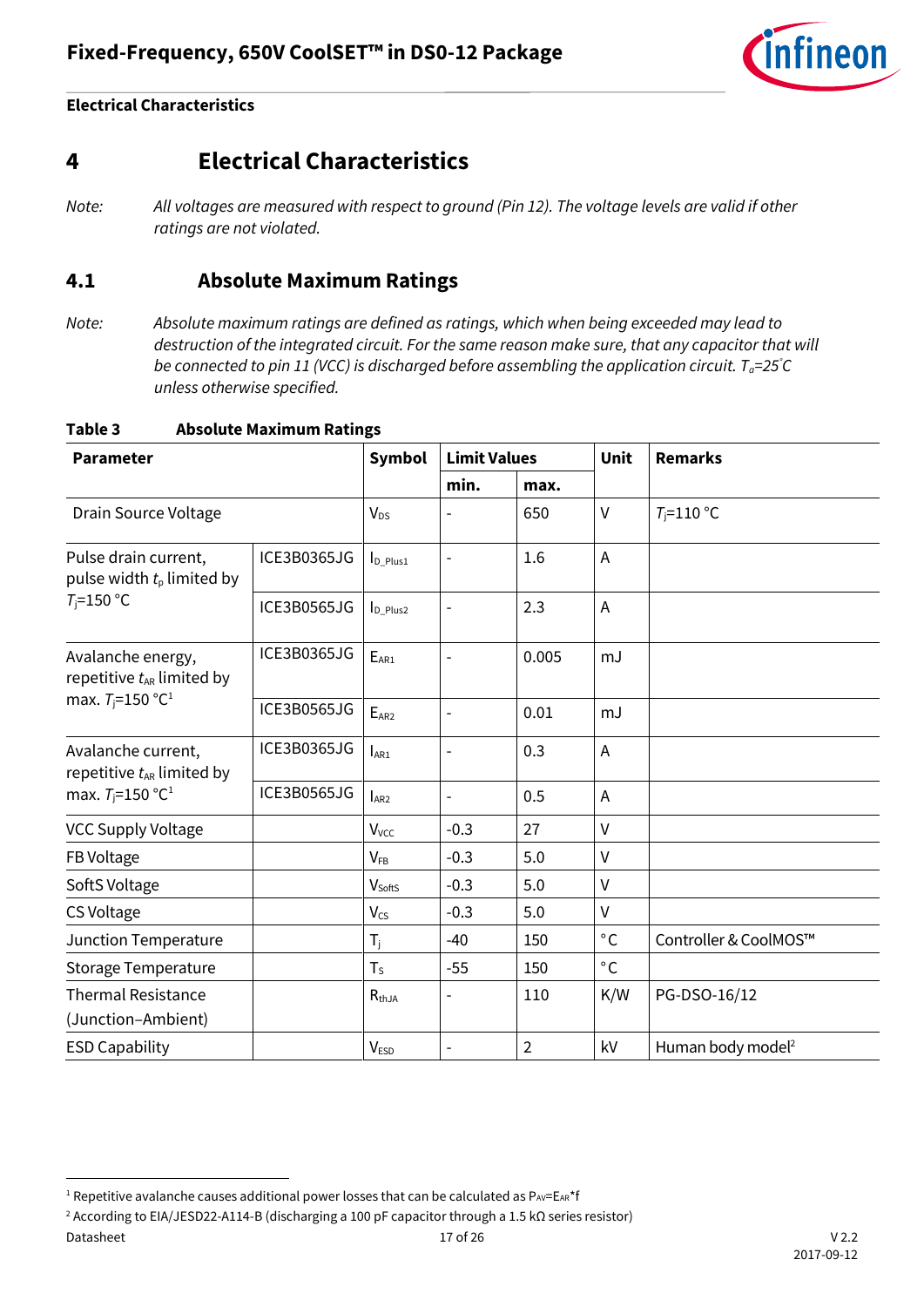![](_page_17_Picture_1.jpeg)

### <span id="page-17-0"></span>**4.2 Operating Range**

*Note: Within the operating range the IC operates as described in the functional description.*

#### **Table 4 Operating Range**

| <b>Parameter</b>                   | Symbol                | <b>Limit Values</b> |      | Unit | <b>Remarks</b>                                                 |  |
|------------------------------------|-----------------------|---------------------|------|------|----------------------------------------------------------------|--|
|                                    |                       | min.                | max. |      |                                                                |  |
| VCC Supply Voltage                 | $V_{\text{VCC}}$      | V <sub>VCCoff</sub> | 26   | V    |                                                                |  |
| Junction Temperature of Controller | $T_{\rm jCon}$        | $-25$               | 130  | °С   | Max value limited due to<br>thermal shut down of<br>controller |  |
| Junction Temperature of CoolMOS™   | $T_{\text{icoolMOS}}$ | $-25$               | 150  | ĈС   |                                                                |  |

### <span id="page-17-1"></span>**4.3 Characteristics**

### <span id="page-17-2"></span>**4.3.1 Supply Section**

*Note: The electrical characteristics involve the spread of values within the specified supply voltage and junction temperature range T<sup>J</sup> from – 25 °C to 130 °C. Typical values represent the median values, which are related to 25°C. If not otherwise stated, a supply voltage of V<sub>Vcc</sub> = 18 V is assumed.* 

| <b>Parameter</b>                                          | Symbol                         |                          | <b>Limit Values</b>      |                          | <b>Unit</b> | <b>Test Condition</b>                                          |  |
|-----------------------------------------------------------|--------------------------------|--------------------------|--------------------------|--------------------------|-------------|----------------------------------------------------------------|--|
|                                                           |                                | min.                     | typ.                     | max.                     |             |                                                                |  |
| Start Up Current                                          | <b>I</b> vccstart              |                          | 300                      | 450                      | μA          | $V_{\text{vcc}}$ =17 V                                         |  |
| <b>VCC Charge Current</b>                                 | I <sub>VCCcharge1</sub>        | $\overline{\phantom{a}}$ | $\overline{\phantom{a}}$ | 5.0                      | mA          | $V_{\text{vcc}} = 0V$                                          |  |
|                                                           | <b>I</b> vcCcharge2            | 0.55                     | 1.05                     | 1.60                     | mA          | $V_{\text{vcc}} = 1 V$                                         |  |
|                                                           | <b>I</b> VCCcharge3            |                          | 0.88                     |                          | mA          | $V_{\text{vcc}}$ =17 V                                         |  |
| Leakage Current of<br>Start Up Cell and CoolMOS™          | <b>StartLeak</b>               |                          | 0.2                      | 50                       | μA          | $V_{Drain}$ = 450 V<br>at $T_i = 100$ °C                       |  |
| Supply Current with<br><b>Inactive Gate</b>               | Ivccsup_ng                     |                          | 1.7                      | 2.5                      | mA          | Soft Start pin is open                                         |  |
| Supply Current with Active Gate                           | $I_{VCCsup\_g}$                |                          | 2.5                      | 3.6                      | mA          | $V_{\text{SoftS}} = 3.0 V, I_{FB} = 0 A$                       |  |
| Supply Current in<br>Auto Restart Mode with Inactive Gate | <b>I</b> vcCrestart            |                          | 300                      | $\overline{\phantom{a}}$ | μA          | $I_{FB} = 0$ A, $I_{SoftS} = 0$ A                              |  |
| Supply Current in Active Burst Mode                       | <b>I</b> vccburst <sub>1</sub> |                          | 500                      | 950                      | μA          | $V_{FB}$ = 2.5 V, $V_{SoftS}$ = 3.0 V                          |  |
| with Inactive Gate                                        | <b>I</b> VCCburst <sub>2</sub> |                          | 500                      | 950                      | μA          | $V_{VCC}$ = 11.5 V, $V_{FB}$ = 2.5 V, $V_{softS}$<br>$= 3.0 V$ |  |

#### **Table 5 Supply Section**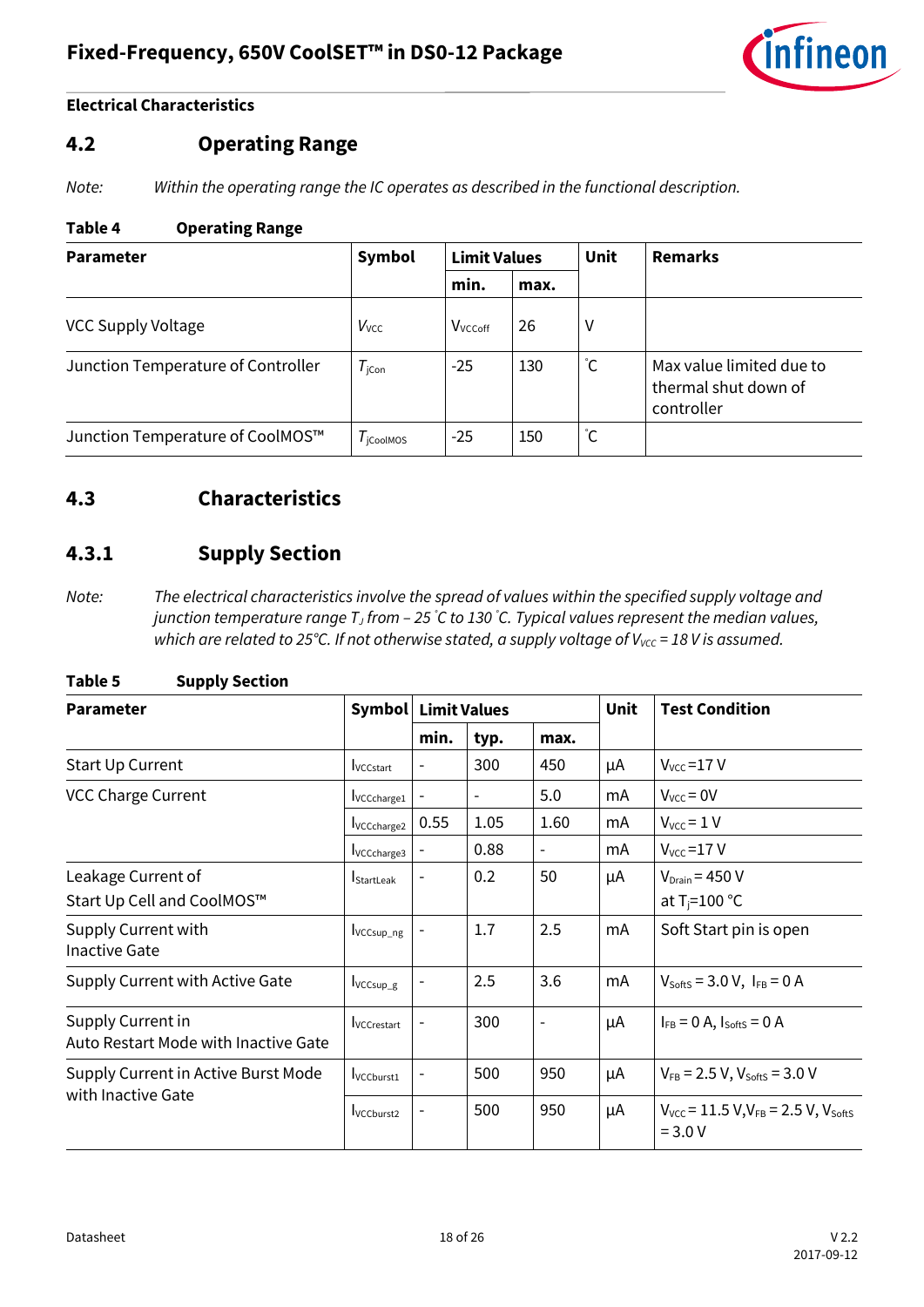![](_page_18_Picture_1.jpeg)

| VCC Turn-On Threshold         | V <sub>VCCon</sub>          |                          | 18.0 | 19.0                     |  |
|-------------------------------|-----------------------------|--------------------------|------|--------------------------|--|
| <b>VCC Turn-Off Threshold</b> | V <sub>VCCoff</sub>         | 9.6                      | 10.3 |                          |  |
| VCC Turn-On/Off Hysteresis    | <b>V</b> <sub>V</sub> CChys | $\overline{\phantom{0}}$ | .    | $\overline{\phantom{a}}$ |  |

### <span id="page-18-0"></span>**4.3.2 Internal Voltage Reference**

### **Table 6 Internal Voltage Reference**

| <b>Parameter</b>          |           | <b>Symbol Limit Values</b> |      |      | Unit | <b>Test Condition</b>            |
|---------------------------|-----------|----------------------------|------|------|------|----------------------------------|
|                           |           | min.                       | typ. | max. |      |                                  |
| Trimmed Reference Voltage | $V_{REF}$ | 4.90                       | 5.00 | 5.10 |      | measured at pin FB, $I_{FB} = 0$ |

## <span id="page-18-1"></span>**4.3.3 PWM Section**

| Table 7<br><b>PWM Section</b>             |                            |                          |                          |                          |             |                                        |  |  |  |
|-------------------------------------------|----------------------------|--------------------------|--------------------------|--------------------------|-------------|----------------------------------------|--|--|--|
| <b>Parameter</b>                          | <b>Symbol Limit Values</b> |                          |                          |                          | <b>Unit</b> | <b>Test Condition</b>                  |  |  |  |
|                                           |                            | min.                     | typ.                     | max.                     |             |                                        |  |  |  |
| <b>Fixed Oscillator Frequency</b>         | $f_{\rm osc1}$             | 58                       | 67                       | 76                       | <b>kHz</b>  |                                        |  |  |  |
|                                           | $f_{\rm osc2}$             | 62                       | 67                       | 74.5                     | kHz         | $T_i = 25^{\circ}C$                    |  |  |  |
| <b>Frequency Jittering Range</b>          | t <sub>delta</sub>         |                          | ±2.7                     | $\overline{\phantom{a}}$ | kHz         | $T_i = 25^{\circ}C$                    |  |  |  |
| Max. Duty Cycle                           | $D_{\text{max}}$           | 0.70                     | 0.75                     | 0.80                     |             |                                        |  |  |  |
| Min. Duty Cycle                           | $D_{\min}$                 | 0                        | $\overline{\phantom{a}}$ | $\overline{\phantom{0}}$ |             | $V_{FB}$ < 0.3 V                       |  |  |  |
| PWM-OP Gain                               | $A_V$                      | 3.0                      | 3.2                      | 3.4                      |             |                                        |  |  |  |
| Max. Level of Voltage Ramp                | $V_{\text{max}}$<br>Ramp   |                          | 0.6                      |                          | ٧           |                                        |  |  |  |
| V <sub>FB</sub> Operating Range Min Level | $V_{FBmin}$                | $\overline{\phantom{0}}$ | 0.5                      | $\overline{\phantom{a}}$ | V           |                                        |  |  |  |
| V <sub>FB</sub> Operating Range Max level | $V_{\text{FBmax}}$         |                          | $\overline{\phantom{0}}$ | 4.3                      | v           | CS=1 V, limited by<br>Comparator $C41$ |  |  |  |
| FB Pull-Up Resistor                       | $R_{FB}$                   | 9                        | 14                       | 22                       | kΩ          |                                        |  |  |  |
| Soft_Start Pull-Up Resistor               | $R_{\text{SoftS}}$         | 30                       | 45                       | 62                       | kΩ          |                                        |  |  |  |

 $\overline{\phantom{a}}$ 

Datasheet 19 of 26 V 2.2 <sup>1</sup> The parameter is not subjected to production test - verified by design/characterization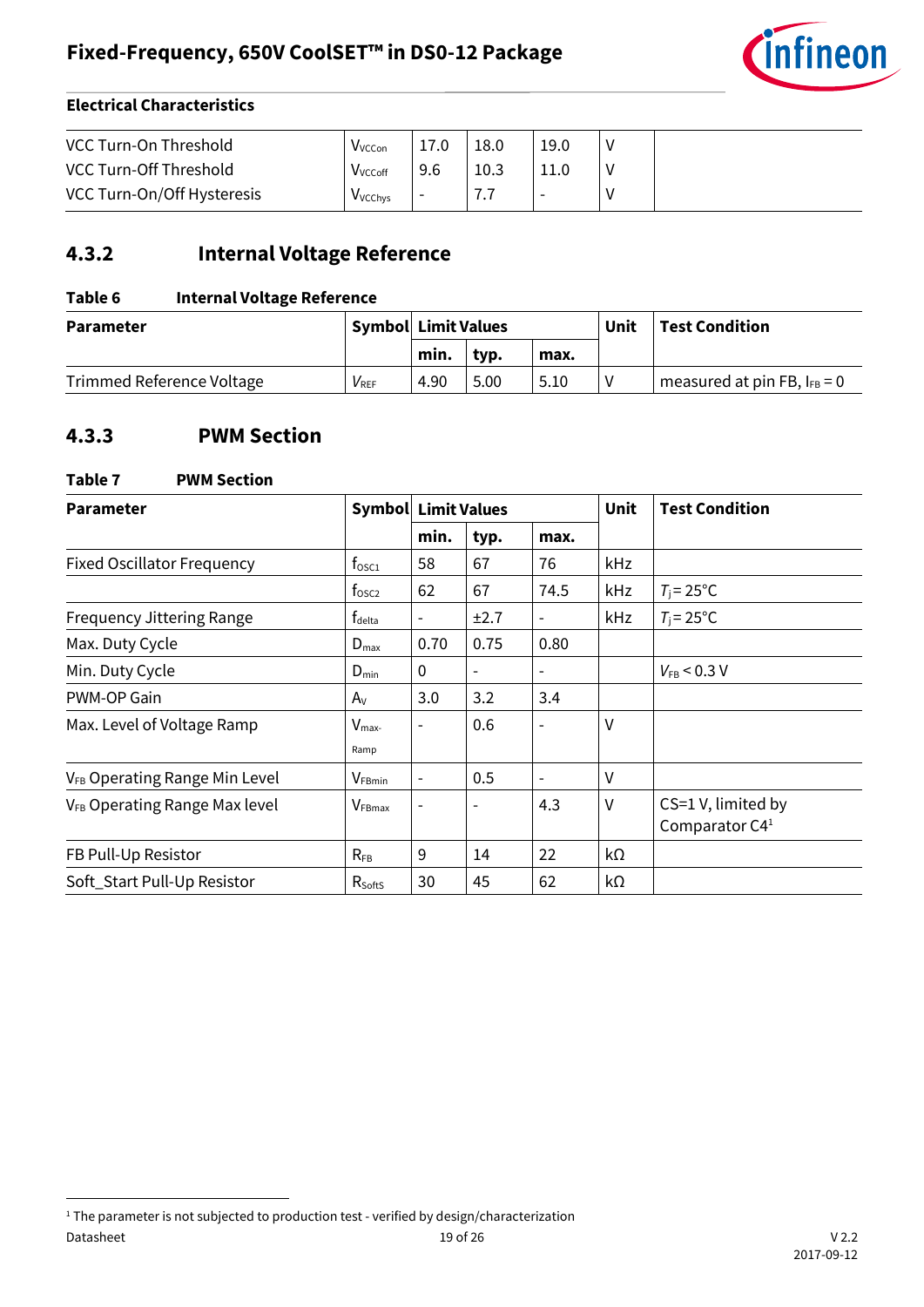![](_page_19_Picture_1.jpeg)

### <span id="page-19-0"></span>**4.3.4 Control Unit**

#### **Table 8 Control Unit**

| <b>Parameter</b>                                           | <b>Symbol</b>              | <b>Limit Values</b>      |      |                          | <b>Unit</b>  | <b>Test Condition</b>                 |  |
|------------------------------------------------------------|----------------------------|--------------------------|------|--------------------------|--------------|---------------------------------------|--|
|                                                            |                            | min.                     | typ. | max.                     |              |                                       |  |
| Deactivation Level for SoftS<br>Comparator C7 by C2        | V <sub>SoftSC2</sub>       | 2.98                     | 3.10 | 3.22                     | $\vee$       | $V_{FB} = 5 V$                        |  |
| Clamped V <sub>softs</sub> Voltage during Burst<br>Mode    | V <sub>SoftSclmp_bm</sub>  | 2.88                     | 3.0  | 3.12                     | $\vee$       |                                       |  |
| Activation limit for Comparator C3                         | V <sub>SoftSC3</sub>       | 3.85                     | 4.00 | 4.15                     | $\vee$       | $V_{FB} = 5 V$                        |  |
| SoftS Startup Current                                      | <b>SoftSstart</b>          | $\overline{\phantom{a}}$ | 0.9  | $\overline{\phantom{a}}$ | mA           | $V_{\text{SoftS}} = 0 V$              |  |
| Over Load & Open Loop Detection<br>Limit for Comparator C4 | $V_{\text{FBC4}}$          | 4.33                     | 4.50 | 4.67                     | $\vee$       | $V_{\text{SoftS}} = 4.5 V$            |  |
| Active Burst Mode Level for<br>Comparator C5               | V <sub>FEC5</sub>          | 1.23                     | 1.35 | 1.43                     | $\vee$       | $V_{\text{SoftS}} = 4.5 V$            |  |
| <b>Active Burst Mode Level for</b><br>Comparator C6a       | V <sub>FEC6a</sub>         | 3.48                     | 3.61 | 3.76                     | $\vee$       | After Active Burst Mode is<br>entered |  |
| Active Burst Mode Level for<br>Comparator C6b              | <b>VFBC6b</b>              | 2.88                     | 3.00 | 3.12                     | $\vee$       | After Active Burst Mode is<br>entered |  |
| Overvoltage Detection Limit                                | <b>V</b> <sub>VCCOVP</sub> | 19.5                     | 20.5 | 21.5                     | $\vee$       | $V_{FB} = 5 V$ , $V_{SoftS} = 3.0 V$  |  |
| Thermal Shutdown <sup>1</sup>                              | $T_{\sf jSD}$              | 130                      | 140  | 150                      | $^{\circ}$ C |                                       |  |
| Spike Blanking                                             | $t_{\mathsf{Spike}}$       | $\overline{a}$           | 8    |                          | μs           |                                       |  |

*Note:* The trend of all voltage levels in the Control Units is the same regarding the deviation except V<sub>VCCOVP</sub>

# <span id="page-19-1"></span>**4.3.5 Current Limiting**

#### **Table 9 Current Limiting**

| <b>Parameter</b>                                                               |                          | <b>Symbol Limit Values</b> |        |                          | Unit | <b>Test Condition</b>                |
|--------------------------------------------------------------------------------|--------------------------|----------------------------|--------|--------------------------|------|--------------------------------------|
|                                                                                |                          | min.                       | typ.   | max.                     |      |                                      |
| <b>Peak Current Limitation</b><br>(incl. Propagation Delay)<br>(see Figure 12) | <b>V</b> <sub>csth</sub> | 1.02                       | 1.07   | 1.12                     | ٧    | $dV_{\text{sense}}/dt = 0.6 V/\mu s$ |
| Peak Current Limitation during Active<br><b>Burst Mode</b>                     | $V_{CS2}$                | 0.27                       | 0.32   | 0.37                     | ٧    |                                      |
| Leading Edge Blanking                                                          | $t_{LEB}$                |                            | 220    | $\overline{\phantom{a}}$ | ns   | $V_{\text{SoftS}} = 3 V$             |
| <b>CS Input Bias Current</b>                                                   | <b>I</b> CSbias          | $-1.0$                     | $-0.2$ | $\mathbf 0$              | μA   | $V_{\text{CS}}=0$ V                  |

<sup>&</sup>lt;sup>1</sup> The parameter is not subjected to production test - verified by design/characterization. The thermal shutdown temperature refers to the junction temperature of the controller.

 $\overline{\phantom{a}}$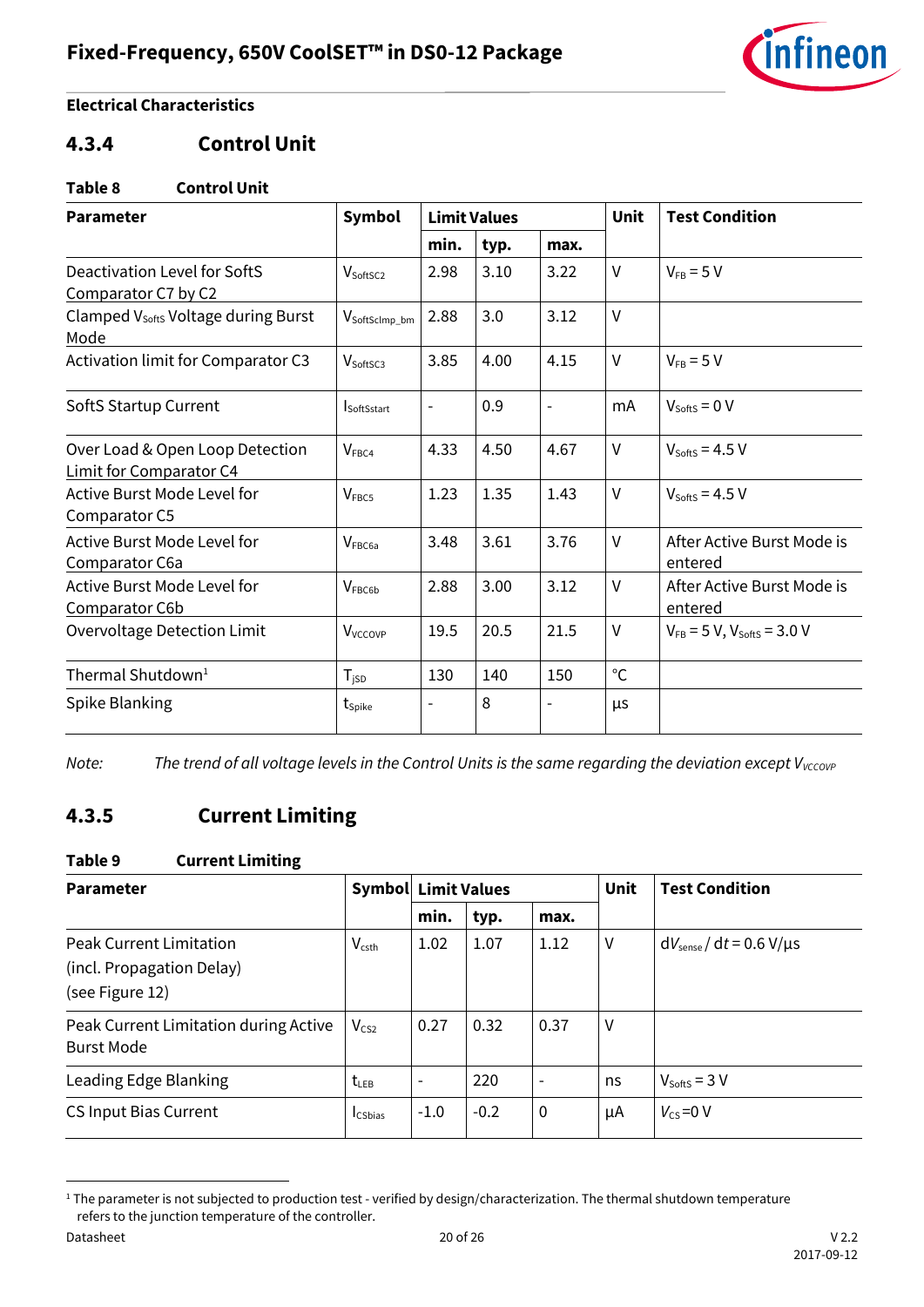![](_page_20_Picture_1.jpeg)

### <span id="page-20-0"></span>**4.3.6 CoolMOS™ Section**

#### **Table 10 CoolMOS™ Section**

| <b>Parameter</b>                                |                   | <b>Symbol Limit Values</b> |                          |                          | Unit   | <b>Test Condition</b>               |
|-------------------------------------------------|-------------------|----------------------------|--------------------------|--------------------------|--------|-------------------------------------|
|                                                 |                   | min.                       | typ.                     | max.                     |        |                                     |
| Drain Source Breakdown Voltage                  | $V_{(BR)DSS}$     | 600                        |                          |                          | $\vee$ | $T_j = 25 °C$                       |
|                                                 |                   | 650                        | $\overline{\phantom{a}}$ | $\overline{\phantom{a}}$ |        | $T_i = 110 °C$                      |
| Drain Source On-Resistance                      | $R_{DSon}$        |                            |                          |                          | Ω      |                                     |
| ICE3B0365JG                                     |                   |                            | 6.45                     | 7.50                     |        | $T_{\rm j} = 25 \,^{\circ}\text{C}$ |
|                                                 |                   |                            | 13.70                    | 17.00                    |        | $T_i = 125$ °C <sup>1</sup>         |
| ICE3B0565JG                                     |                   |                            | 4.70                     | 5.44                     |        | $T_i = 25$ °C                       |
|                                                 |                   |                            | 10.00                    | 12.50                    |        | $T_{\rm i}$ =125 °C <sup>1</sup>    |
| Effective output capacitance, energy<br>related | $C_{o(er)}$       |                            |                          |                          | pF     | $V_{DS} = 0$ V to 480 V             |
| ICE3B0365JG                                     |                   |                            | 3.65                     |                          |        |                                     |
| ICE3B0565JG                                     |                   |                            | 4.75                     |                          |        |                                     |
| Rise Time <sup>2</sup>                          | t <sub>rise</sub> | $\overline{\phantom{a}}$   | 30                       | $\overline{\phantom{a}}$ | ns     |                                     |
| Fall Time <sup>2</sup>                          | $t_{\text{fall}}$ | $\overline{\phantom{0}}$   | 30                       |                          | ns     |                                     |

l

<sup>&</sup>lt;sup>1</sup> The parameter is not subjected to production test - verified by design/characterization

<sup>2</sup> Measured in a Typical Flyback Converter Application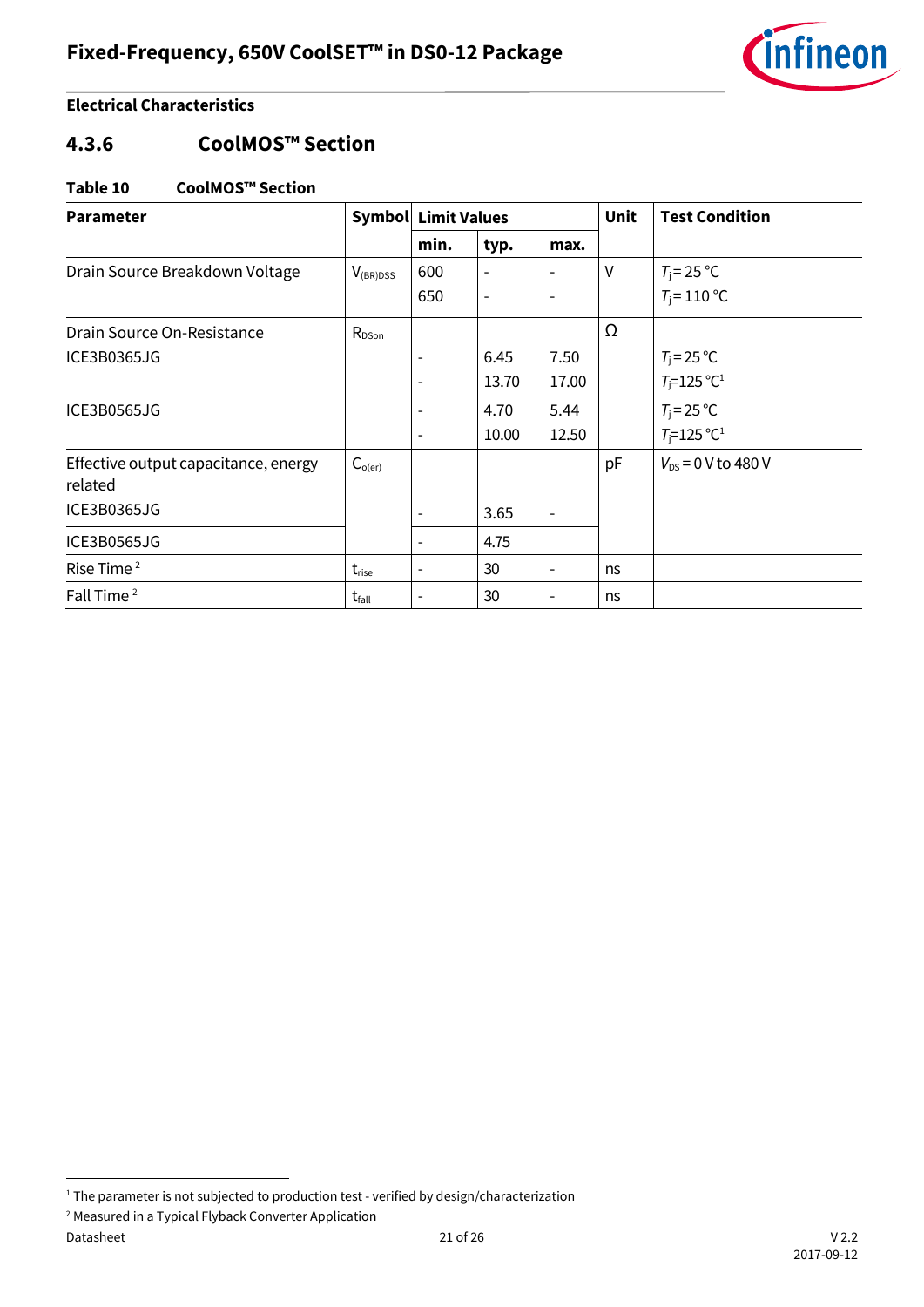![](_page_21_Picture_1.jpeg)

### **Outline Dimension**

<span id="page-21-0"></span>![](_page_21_Figure_3.jpeg)

**Figure 19 PG-DSO-12 (Pb-free lead plating Plastic Dual-in-Line Outline)**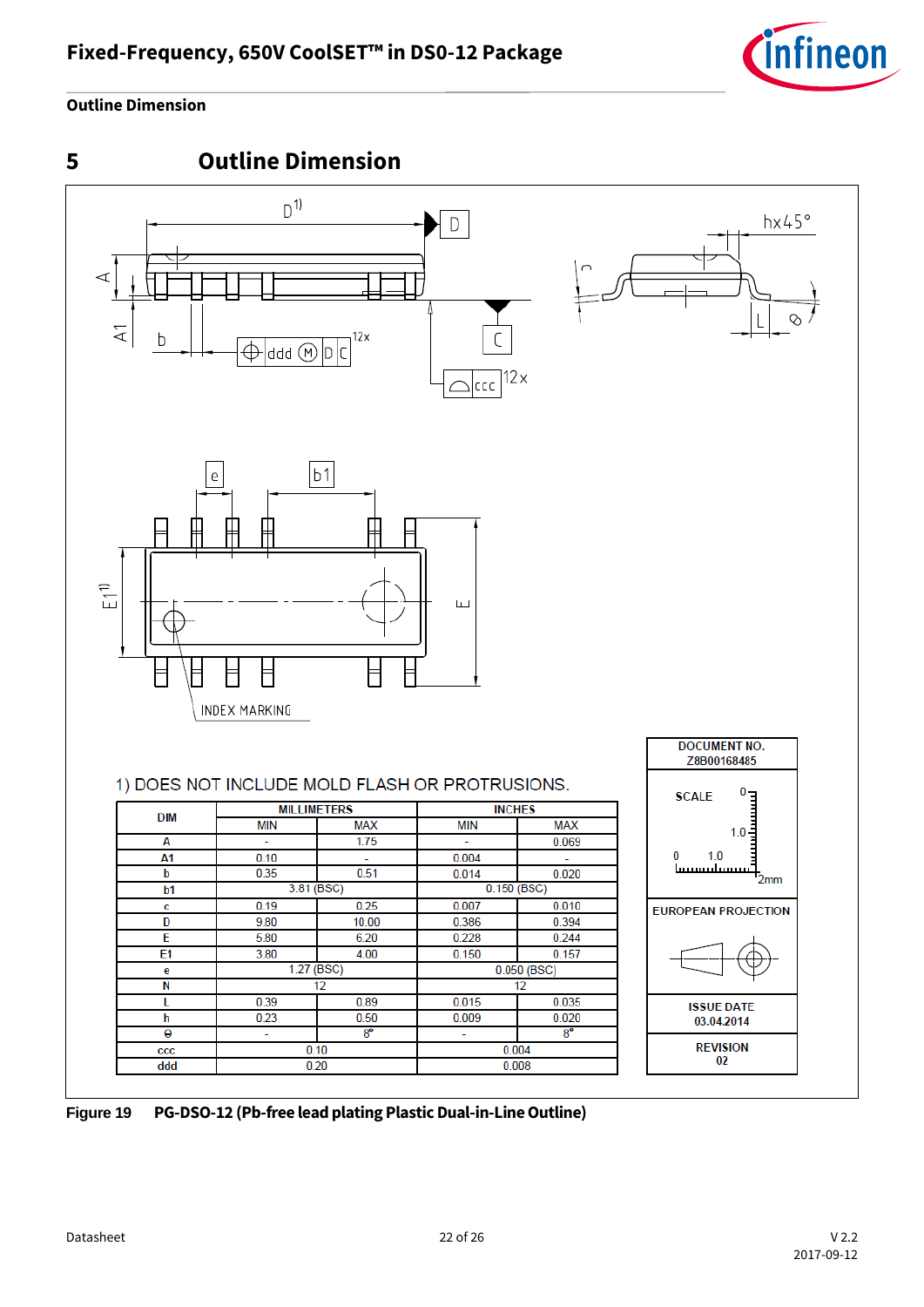![](_page_22_Picture_1.jpeg)

#### **Marking**

<span id="page-22-0"></span>![](_page_22_Figure_3.jpeg)

![](_page_22_Figure_4.jpeg)

**Figure 21 Marking for ICE3B0565JG**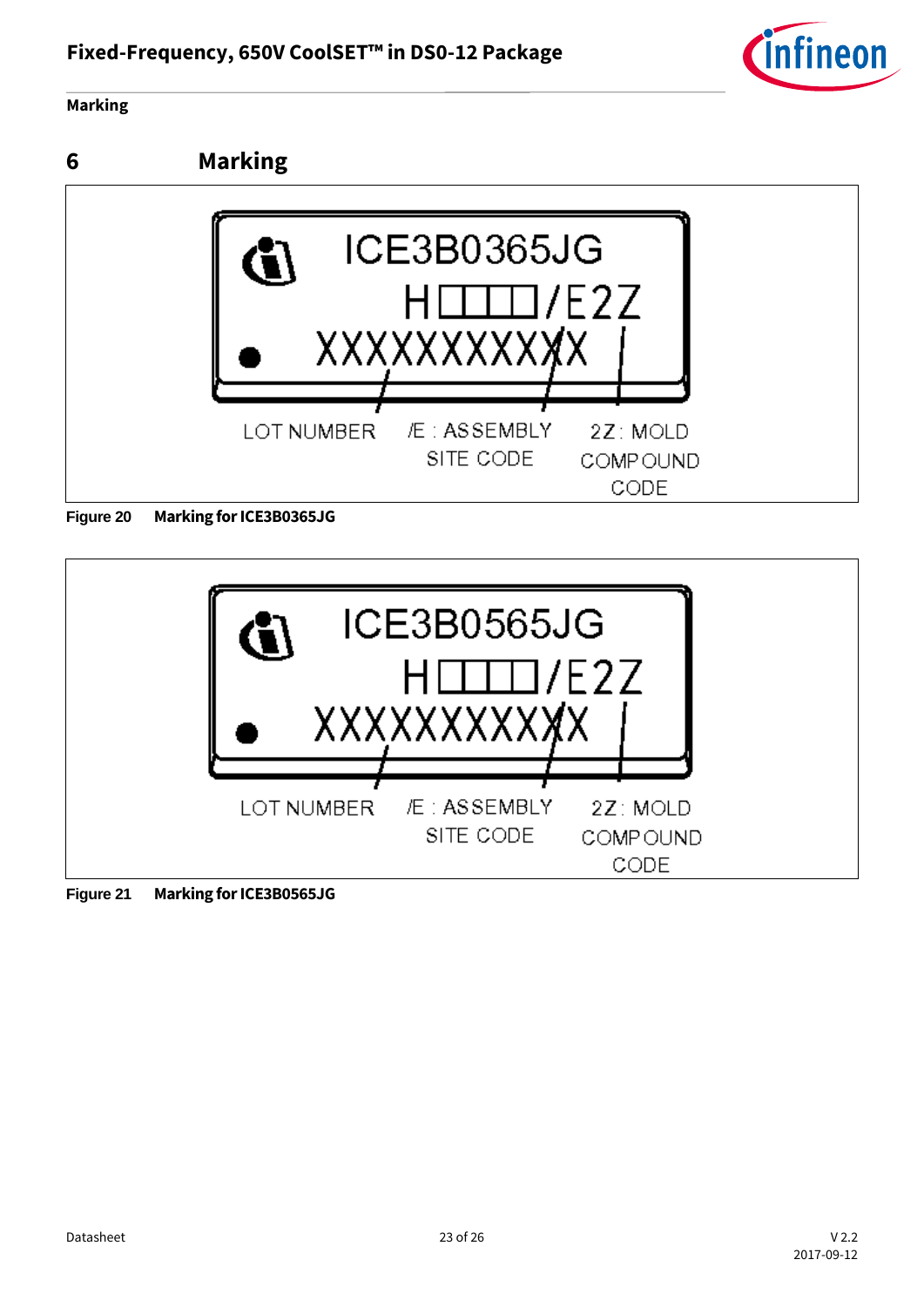![](_page_23_Picture_1.jpeg)

**Schematic for recommended PCB layout**

<span id="page-23-0"></span>![](_page_23_Figure_3.jpeg)

![](_page_23_Figure_4.jpeg)

<span id="page-23-1"></span>**Figure 22 Schematic for recommended PCB layout**

General guideline for PCB layout design using F3 CoolSET™ ([Figure 22\)](#page-23-1):

1. "Star Ground "at bulk capacitor ground, C11:

"Star Ground "means all primary DC grounds should be connected to the ground of bulk capacitor C11 separately in one point. It can reduce the switching noise going into the sensitive pins of the CoolSET™ device effectively. The primary DC grounds include the followings.

- a. DC ground of the primary auxiliary winding in power transformer, TR1, and ground of C16 and Z11.
- b. DC ground of the current sense resistor, R12
- c. DC ground of the CoolSET™ device, GND pin of IC11; the signal grounds from C13, C14, C15 and collector of IC12 should be connected to the GND pin of IC11 and then "star "connect to the bulk capacitor ground.
- d. DC ground from bridge rectifier, BR1
- e. DC ground from the bridging Y-capacitor, C4
- 2. High voltage traces clearance:

High voltage traces should keep enough spacing to the nearby traces. Otherwise, arcing would incur.

- a. 400 V traces (positive rail of bulk capacitor C11) to nearby trace: > 2.0 mm
- b. 600 V traces (drain voltage of CoolSET™ IC11) to nearby trace: > 2.5 mm
- 3. Filter capacitor close to the controller ground:

Filter capacitors, C13, C14 and C15 should be placed as close to the controller ground and the controller pin as possible so as to reduce the switching noise coupled into the controller.

Guideline for PCB layout design when > 3 kV lightning surge test applied [\(Figure 22\)](#page-23-1)

1. Add spark gap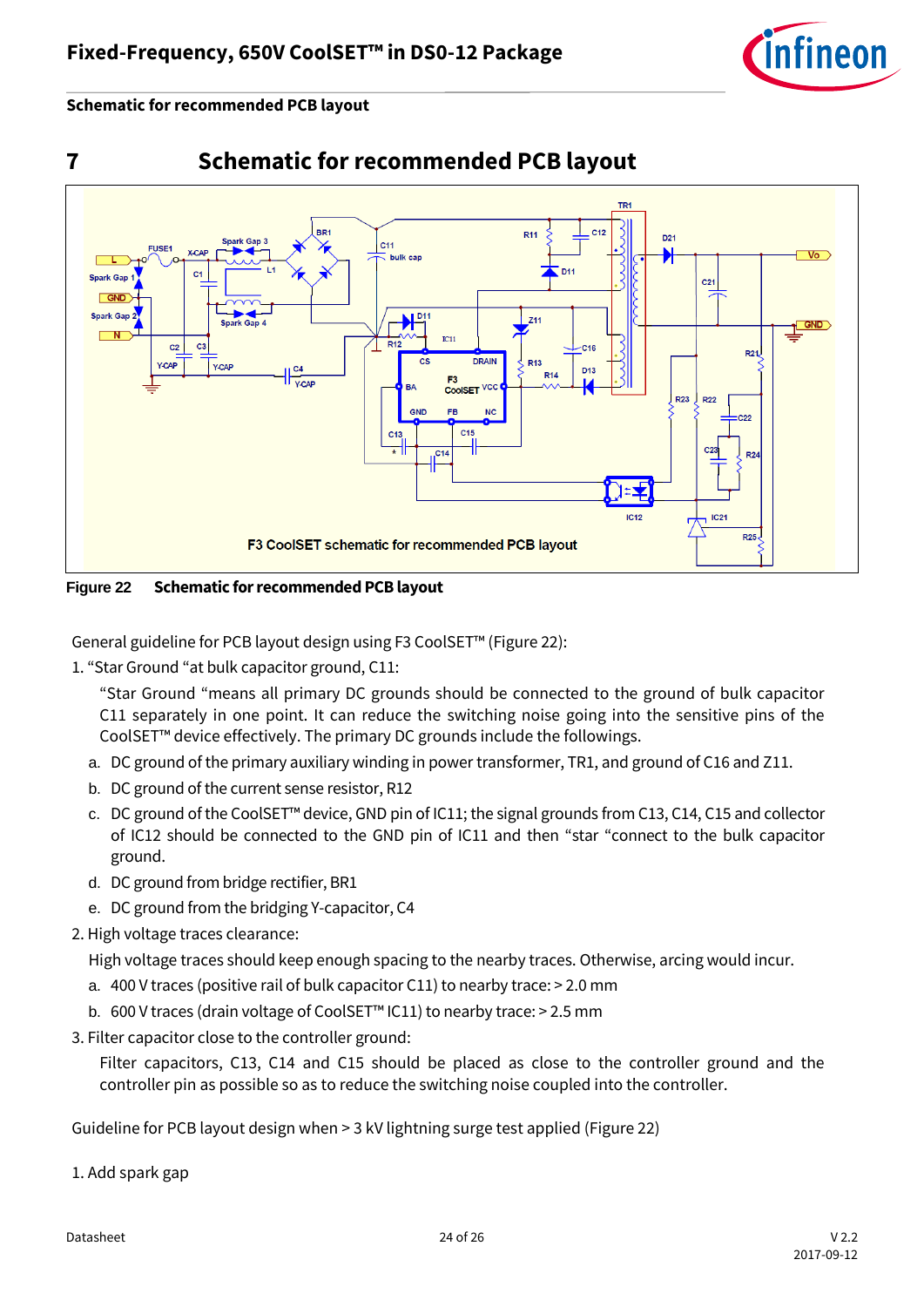![](_page_24_Picture_1.jpeg)

#### **Schematic for recommended PCB layout**

Spark gap is a pair of saw-tooth like copper plate facing each other which can discharge the accumulated charge during surge test through the sharp point of the saw-tooth plate.

- a. Spark Gap 3 and Spark Gap 4, input common mode choke,
- L1: Gap separation is around 1.5 mm (no safety concern)
- b. Spark Gap 1 and Spark Gap 2, Live / Neutral to GROUND:

These 2 Spark Gaps can be used when the lightning surge requirement is > 6 kV.

230  $V_{AC}$  input voltage application, the gap separation is around 5.5mm

115  $V_{AC}$  input voltage application, the gap separation is around 3mm

- 2. Add Y-capacitor (C2 and C3) in the Live and Neutral to ground even though it is a 2-pin input
- 3. Add negative pulse clamping diode, D11 to the Current sense resistor, R12:

The negative pulse clamping diode can reduce the negative pulse going into the CS pin of the CoolSET™ and reduce the abnormal behavior of the CoolSET™. The diode can be a fast speed diode such as 1N4148.

The principle behind is to drain the high surge voltage from Live/Neutral to Ground without passing through the sensitive components such as the primary controller, IC11.

### <span id="page-24-0"></span>**Revision history**

#### **Major changes since the last revision**

|      | Page or Reference   Description of change |
|------|-------------------------------------------|
| 1,23 | Revise wrong marking text                 |
|      |                                           |
|      |                                           |